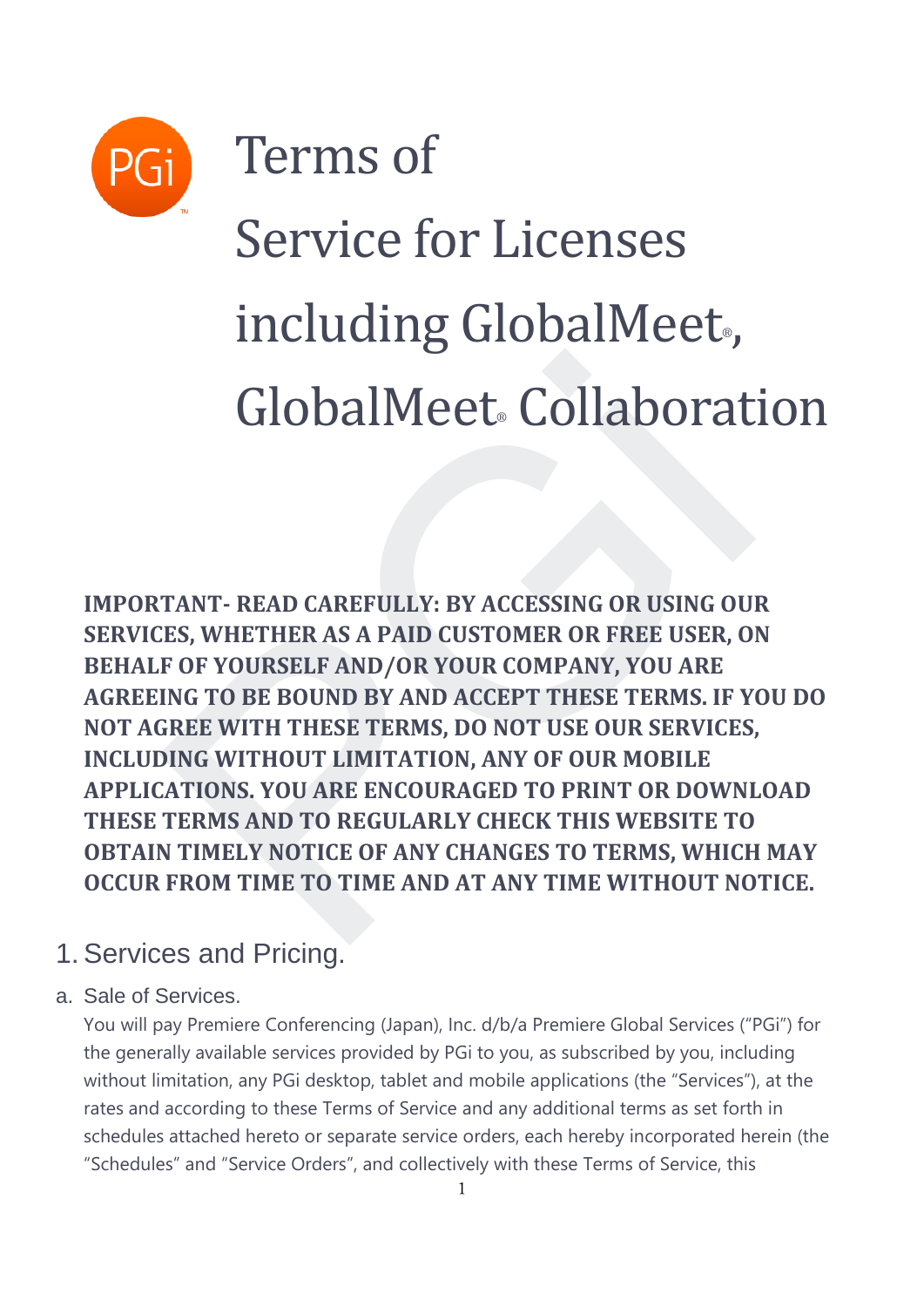"Agreement"). In the event of a conflict between any terms herein and in any Schedule, the terms of the Schedule for the particular service shall control. Charges for use of Services shall be invoiced in such manner as stated on an applicable Schedule, or if not therein provided, shall be invoiced at the end of each billing cycle, and, in all cases, payments are due within thirty (30) days after date of invoice.

#### b. Taxes and Other Charges.

PGi reserves the right, in its sole discretion, to change or institute new or additional rates, charges and/or fees for access to or use of the Services or to change its payment terms or billing methods at any time. PGi may suspend Services if PGi determines, in its sole discretion, that your previous payment record so warrants such change. Charges are exclusive of taxes. You will pay, and PGi reserves the right to collect in arrears, all sales, use, consumption, goods and services, excise or other taxes (other than taxes based upon PGi net income), fees, surcharges, charges for universal support mechanisms (including without limitation any and all federal or state Universal Service Fund charges) or other charges of any nature whatsoever, now or hereafter imposed or assessed on PGi, by any foreign, federal, state/provincial, county or local government authority upon or with respect to the Services provided. You shall indemnify PGi against any payments made by PGi which are Your responsibility under this paragraph. If you claim exemption from charges, you must provide PGi with a current, valid exemption certificate from the applicable regulatory authority. ethods at any time. Plai may suspend services ir Plai determines, in its sole<br>thods at any time. Plai may suspend services ir Plai determines, in its sole<br>of taxes. You will pay, and PGi reserves the right to collect in ar

#### c. Credit Cards.

Notwithstanding any other provision herein, for any fees and/or charges paid by credit or debit cards, you agree if payment is not received by PGi from the card issuer or its agents, you will pay all amounts due upon demand by PGi. Each time you use the Services, or allow or cause the Services to be used, you agree and reaffirm that PGi is authorized to charge your designated card in connection with the Services. YOU FURTHER AGREE THAT PGi MAY SUBMIT ADDITIONAL CHARGES FOR USE OF THE SERVICES EACH MONTH, QUARTER OR YEAR, AS APPLICABLE, IN ACCORDANCE WITH THIS AGREEMENT, WITHOUT FURTHER AUTHORIZATION FROM YOU, until you provide prior written notice (in accordance with PGi's verification procedures, as may be established by PGi from time to time in its sole discretion) that you terminate this authorization or desire to change your designated card. Such notices will not affect charges submitted before PGi reasonably could act on such notice. When you provide your card information to PGi (or its designated licensees or subcontractors), you represent and warrant to PGi that you are the authorized user of your designated card. You agree to promptly notify PGi of any changes to your designated card account number, its expiration date or your billing address, as applicable, and you agree to notify PGi if such designated card expires or is cancelled for any reason. For the avoidance of doubt, the designated card account holder is responsible for all charges incurred,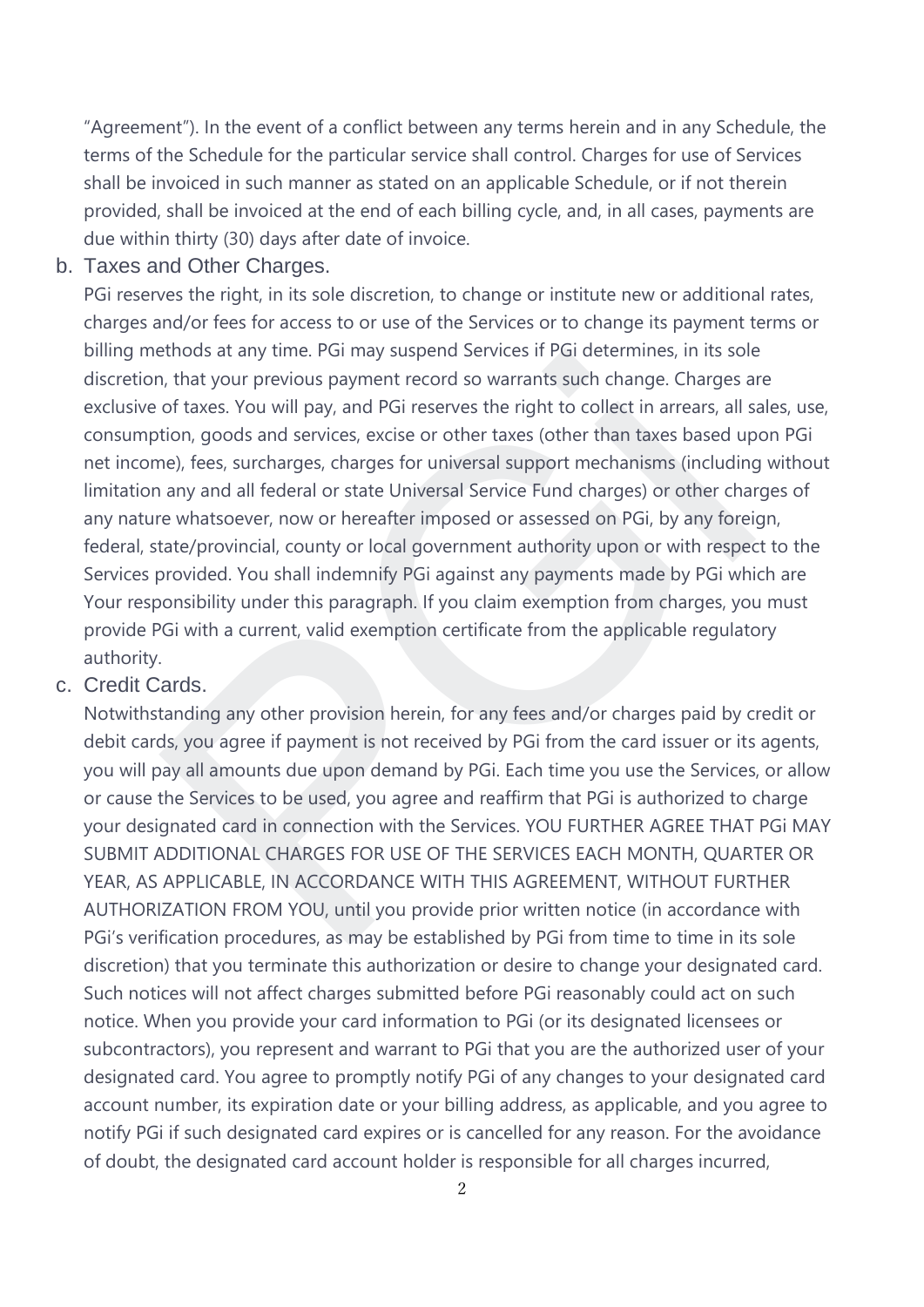including applicable taxes, and all purchases made by such account holder or anyone that uses the card. **WITHOUT LIMITING ANY OTHER REMEDY HEREIN, IF RECURRING FEES ARE NOT PAID IN A TIMELY MANNER, OR IF PGi IS UNABLE TO PROCESS YOUR TRANSACTION(S) USING THE DESIGNATED CARD INFORMATION PROVIDED, PGi RESERVES THE RIGHT TO SUSPEND AND/OR TERMINATE THE SERVICES.**

#### d. Disputes.

Past-due balances not reasonably disputed in good faith as herein provided shall be subject to an interest charge of 1.5% per month computed from the due date of each invoice previously issued, or the maximum rate legally permitted, whichever is less, and you shall pay any collection costs, including reasonable attorneys' fees, and other expenses incurred by PGi to collect any such sums due under this Agreement. You must notify PGi of any charge disputed in good faith, with supporting documentation, within thirty (30) days from the date of invoice, or you will be deemed to agree to such charges and no adjustments to charges or invoices will be made. You remain responsible to pay charges not reasonably disputed in good faith as herein provided by the due date.

#### e. Beta Versions.

With respect to any Beta version of any of the Services (the "Beta Services") made available to you for purposes of evaluation and feedback, you acknowledge that the Beta Services may contain bugs, errors and other problems and are provided to you "as-is." To the extent permitted by law, **PGi disclaims any warranty or liability obligations to you of any kind with respect to the Beta Services**. You further acknowledge the importance of communication between PGi and you during your use of the Beta Services and hereby agree to receive related correspondence and updates from PGi and its suppliers. In the event you request to opt-out from such communications, your use of the Beta Services may be canceled. You also hereby acknowledge that PGi has not made any representations, promises or guarantees that the Beta Services will ever be announced or made available to anyone in the future and that PGi has no express or implied obligation to you to announce or introduce the Beta Services. With respect to the Beta Services, this subsection shall supersede any other terms and conditions contained herein, but only to the extent necessary to resolve conflict. In addition to and without limiting any other rights or remedies PGi has, if PGi determines, in its sole discretion, that you have violated any conditions of and/or limitations on the Beta Services, PGi reserves the right to immediately terminate the Beta Services. by Issued, or the maximum rate legally permitted, whichever is less, and your<br>collection costs, including reasonable attorneys' fees, and other expenses<br>collect any such sums due under this Agreement. You must notify PGi o

# 2. Term and Termination.

#### a. Term.

Services shall commence upon the Service Commencement Date as agreed upon by the parties, in writing, and shall continue, unless different terms are specified by the parties in a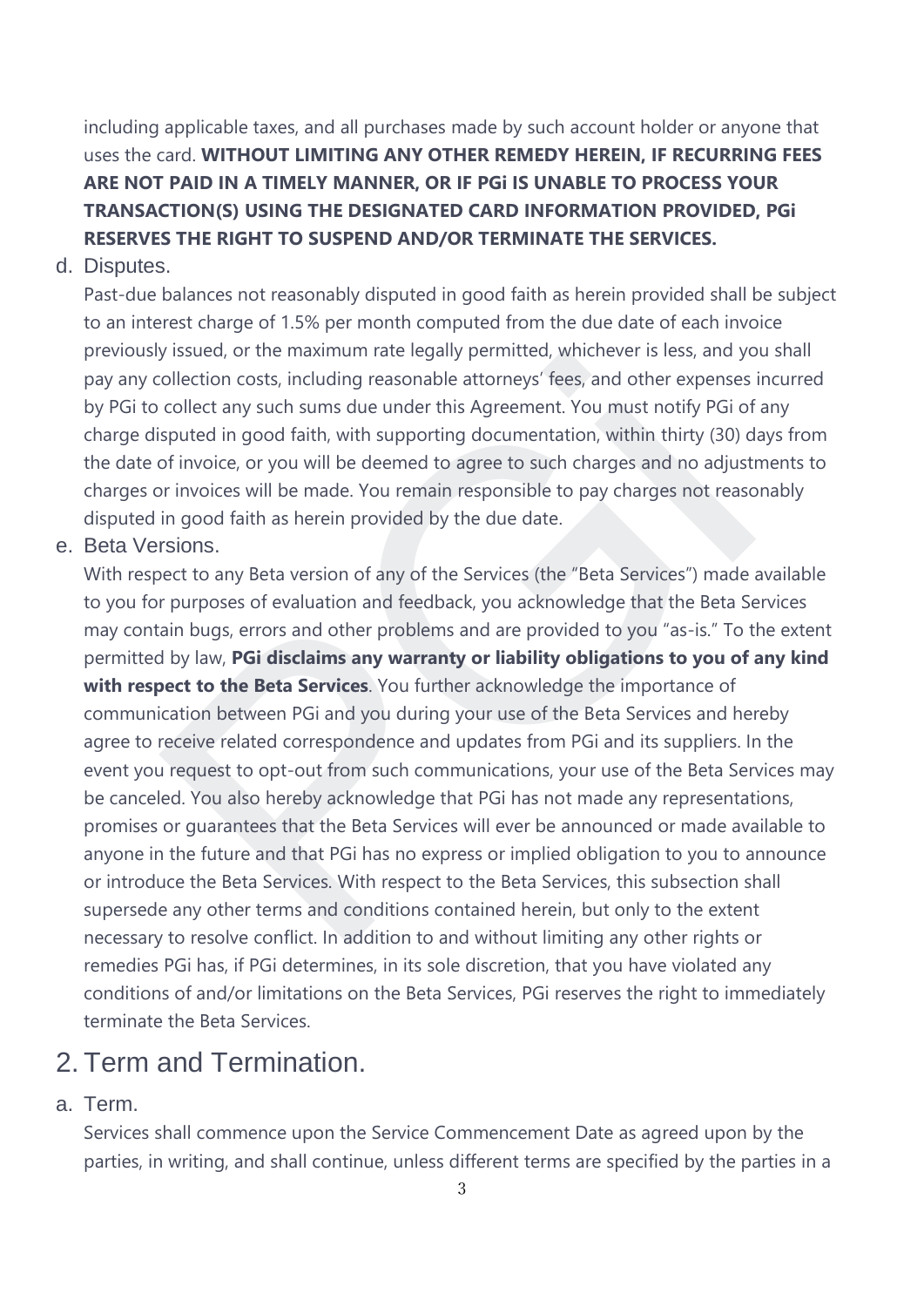Schedule, for a minimum term of twelve (12) months ("Initial Term"), with renewal terms continuing indefinitely thereafter at lengths equal to the Initial Term (each a "Renewal Term"). Without limiting the foregoing, if the term of any Services described in a Schedule or Service Order extends beyond the expiration or termination of this Agreement, the terms of this Agreement shall apply to such Services even after expiration or termination of the Agreement. Either party may terminate this Agreement at the end of a term by providing written notice to the other party of such termination at least sixty (60) days prior to the end of such term or as the parties otherwise agree, in writing.

In compliance with the notice requirement such notifications shall be sent by email to our sales representative as well as to add companycancellation@pgi.com as CC.

#### b. Promotional Term; Free Trial Term.

If you use Services pursuant to a promotional offer granting free Services and/or a free trial for Services, which may include without limitation the waiver of certain fees and/or other charges as defined by a particular promotional offer ("Free Services"), you will receive use of the Free Services solely for a limited period of time and all use of all Free Services shall be subject to the terms herein and any and all other restrictions, limitations and conditions identified or communicated to you with the specific Free Services offer, including without limitation, you are and will remain liable for all charges not otherwise designated as specifically and expressly waived pursuant to the applicable promotional offer. Notwithstanding any other provision in this Agreement, all Free Services are provided solely as an accommodation to you, and PGi reserves the right, at all times and in its sole discretion, to terminate or modify any Free Services at any time without notice, including without limitation for any abuse of the Free Services and/or your failure to pay fees and charges not otherwise designated as specifically and expressly waived pursuant to the applicable promotional offer. TO THE EXTENT YOU SIGN UP TO PAY FOR SERVICES BY CREDIT OR DEBIT CARDS, YOU ACKNOWLEDGE AND AGREE THAT AS A CONDITION TO RECEIVE ANY FREE SERVICES, A FEE AND/OR CHARGE, AS APPLICABLE, WILL BE PRE-AUTHORIZED AGAINST YOUR CREDIT CARD OR DEBIT CARD LIMIT (MEANING THE AMOUNTS PRE-AUTHORIZED WILL NOT BE CONSIDERED AVAILABLE CREDIT OR DEBIT FUNDS IN SUCH ACCOUNT) AND, UNLESS THE PARTIES EXPRESSLY AGREE OTHERWISE, WILL BE IMMEDIATELY CHARGED TO YOUR CREDIT OR DEBIT CARD, WITHOUT FURTHER AUTHORIZATION FROM YOU, UPON THE EXPIRATION OF THE FREE SERVICES PERIOD, UNLESS YOU TERMINATE SERVICES IN ACCORDANCE WITH THE TERMS OF THE SPECIFIC PROMOTION AND/OR THIS AGREEMENT. FOR THE AVOIDANCE OF DOUBT AND NOTWITHSTANDING ANY OTHER PROVISION HEREIN, IN THE EVENT ANY PROMOTION HAS RATES AND/OR FEES NOT IMPLEMENTED UNTIL AFTER THE END DATE FOR FREE SERVICES ("RATE IMPLEMENTATION DATE") AND PGi AGREES TO MAKE AVAILABLE ANY ance w[i](mailto:companycancellation@pgi.com)th the notice requirement such notincations shall be sent by emal<br>resentative as well as to add <u>companycancellation@pgi.com</u> as CC.<br>Danal Term; Free Trial Term.<br>Services pursuant to a promotional offer granting fre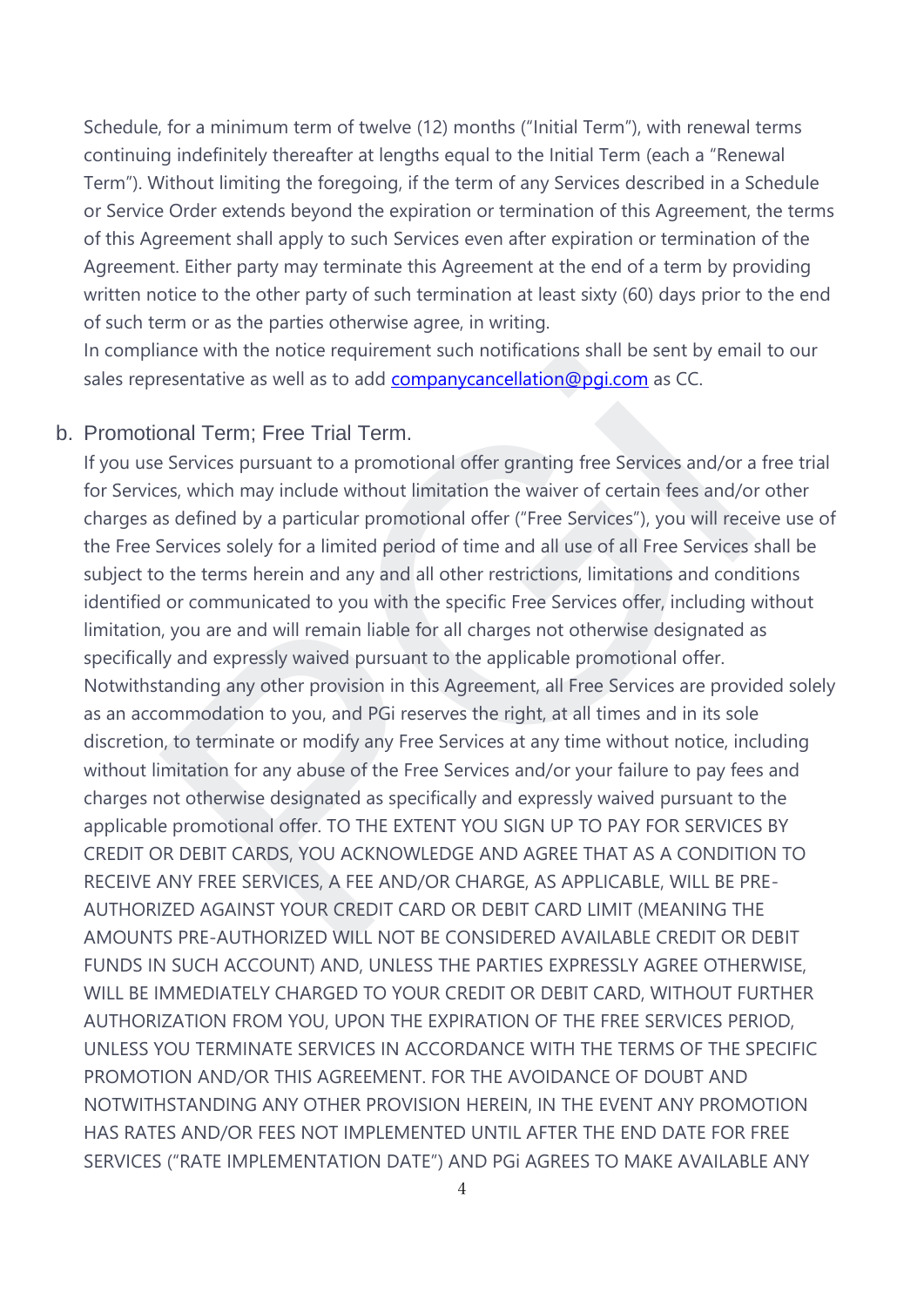FREE SERVICES TO YOU PRIOR TO SUCH RATE IMPLEMENTATION DATE, UNLESS THE PARTIES OTHERWISE EXPRESSLY AGREE IN WRITING, YOUR INITIAL APPLICABLE TERM FOR SERVICES SHALL BE EXTENDED BY THE LENGTH OF THE FREE SERVICES PERIOD; PROVIDED, HOWEVER, IF SUCH FREE SERVICES PERIOD WOULD RESULT IN YOUR INITIAL APPLICABLE TERM ENDING IN THE MIDDLE OF A BILLING CYCLE, THEN SUCH TERM SHALL BE EXTENDED TO THE LAST DAY OF SUCH BILLING CYCLE.

#### c. Termination for Cause.

Either party may terminate this Agreement at any time in the event that the other party breaches any provision of this Agreement in any material respect and fails to cure such breach within thirty (30) days after receipt of written notice of such breach. Notwithstanding the foregoing, PGi may terminate this Agreement and/or suspend the provision of Services immediately: (i) for illegal, fraudulent, improper or abusive use of the Services (including without limitation your use of the Services in contravention of Section 5, to be determined in PGi's sole discretion); (ii) if deemed reasonably necessary by PGi to prevent interruption or disruption to PGi's network, its business or other customers; (iii) if any portion of an invoice not reasonably disputed in good faith as herein provided remains unpaid when due (including without limitation any minimum commitments); or (iv) for breach, not subject to cure. All terminations by PGi shall be effective as of the date designated in the termination notice, and PGi shall not be liable to you or any third party should PGi exercise its right to discontinue Services, in whole or in part, or terminate this Agreement pursuant to this Section 2(c). any provision or this Agreement in any material respect and rails to cure<br>tithin thirty (30) days after receipt of written notice of such breach. Notivit<br>tion, PGi may terminate this Agreement and/or suspend the provision

#### d. Effect of Termination.

In the event of any termination, you remain responsible for any and all fees and charges due and incurred through the termination effective date and will not be entitled to any partial month credits or refunds of any kind, including without limitation if you elect to not use the Services prior to the termination effective date.

e. Effect of Termination for Free Services.

In addition to and without limiting any other rights or remedies PGi has herein or otherwise identified or communicated to you with the specific Free Services offer, if PGi determines, in its sole discretion and whether or not it has conducted an audit, that you have violated any conditions of and/or limitations on the Free Services or any associated software, PGi reserves the right to immediately terminate the Free Services and to charge and to collect from you the amount you would have been required to pay for the Free Services as a retail customer (applying then-current list rates and/or Standard Charges, as applicable) during the period of your non-compliance. You agree to pay this amount to PGi, plus the cost of conducting any associated audits by PGi that in the sole discretion of PGi reveal noncompliance.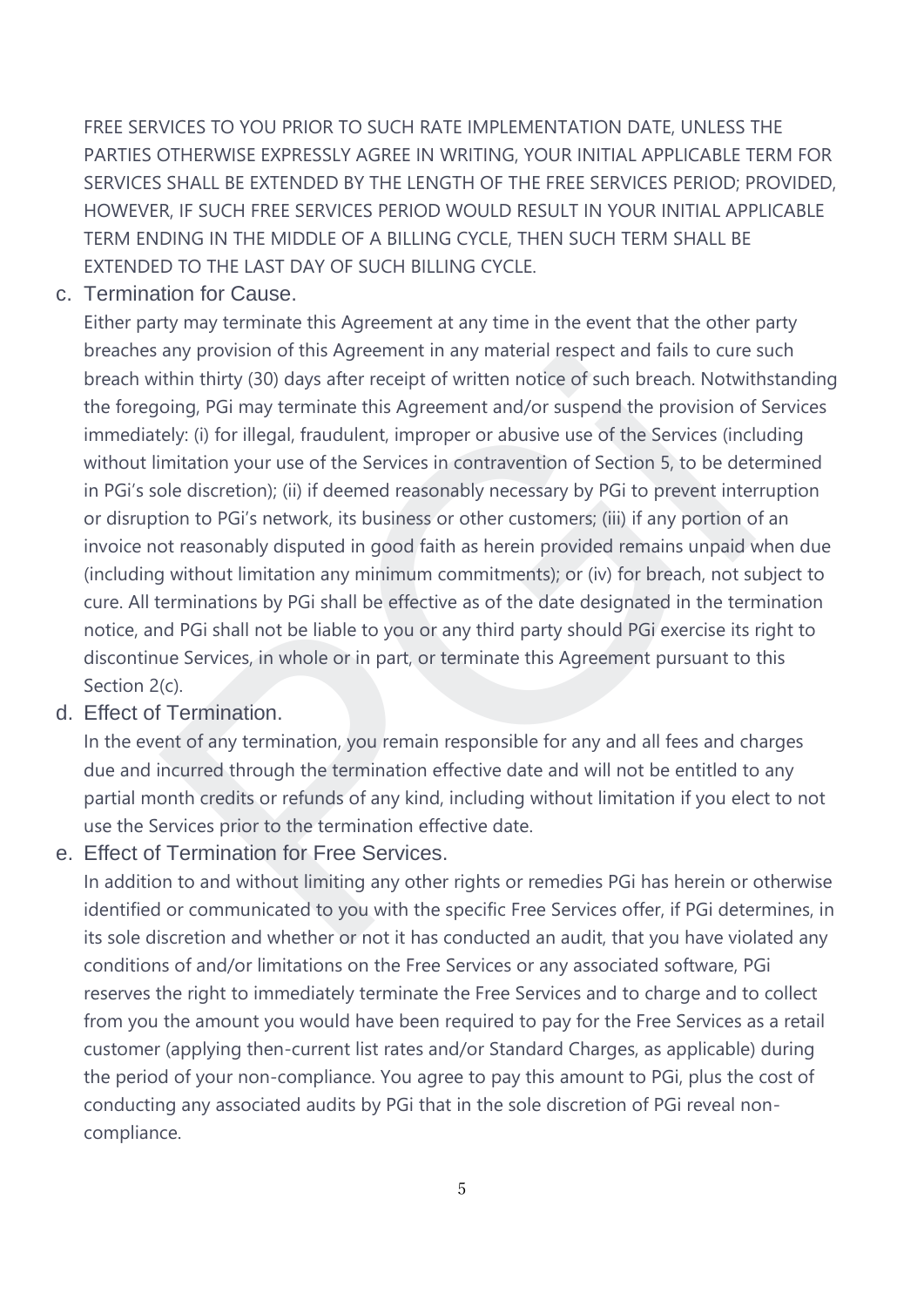## 3. Proprietary Information and Non-Disclosure.

## a. Proprietary Information

Each party acknowledges that, in the course of performing its duties under this Agreement, it may obtain information relating to the business, the Services and to the other party that is of a confidential and proprietary nature ("Proprietary Information"). Such Proprietary Information may include, but is not limited to, trade secrets, know-how, inventions, techniques, processes, computer programs, schematics, data, customer lists, financial information and sales and marketing plans. Without limiting the foregoing, this Agreement and the pricing terms referenced herein shall be considered Proprietary Information of PGi. Each party and its employees and agents shall at all times, during the term of this Agreement and thereafter, keep in trust and confidence all Proprietary Information and shall not use such Proprietary Information other than in the course of their duties under this Agreement, nor shall either party or its employees and agents disclose any of such Proprietary Information to any individual or entity without the other party's prior written consent. Each party acknowledges that any such Proprietary Information received by the other party shall be received as a fiduciary of the other party. Each party further agrees to immediately return to the other party or destroy all Proprietary Information in its possession, custody or control in whatever form held upon termination of this Agreement or at any time, or from time to time, upon the request of the other party. on and sales and marketing plans. Without limiting the foregoing, this Ago<br>pricing terms referenced herein shall be considered Proprietary Information<br>of y and its employees and agents shall at all times, during the term o

#### b. Privacy

Except as otherwise stated in this Agreement, the Services and any personal information received from Customer (including name and email address of its designated Named Users), is subject to PGi's Privacy Policy at http://jp.pgi.com/privacy-policy/. In order to provide the Services, Customer acknowledges that it is necessary for PGi to disclose such personal information received from Customer and/or its Named Users to PGi's related entities in other countries (including the United States of America and other overseas locations where PGi is able to maintain strict control of the information), and Customer hereby consents to such transfer. Notwithstanding the above, the transfer of personal information will not affect PGi's obligations at law, in relation to such personal information.

# 4. Intellectual Property.

a. The Services provided under this Agreement and all associated intellectual and proprietary rights are the sole property of PGi and/or its suppliers. Further, except as required for use of the Services, you have no right or license to use any of the trademarks or trade names owned by, licensed to or associated with PGi and its suppliers (the "PGi Marks") during the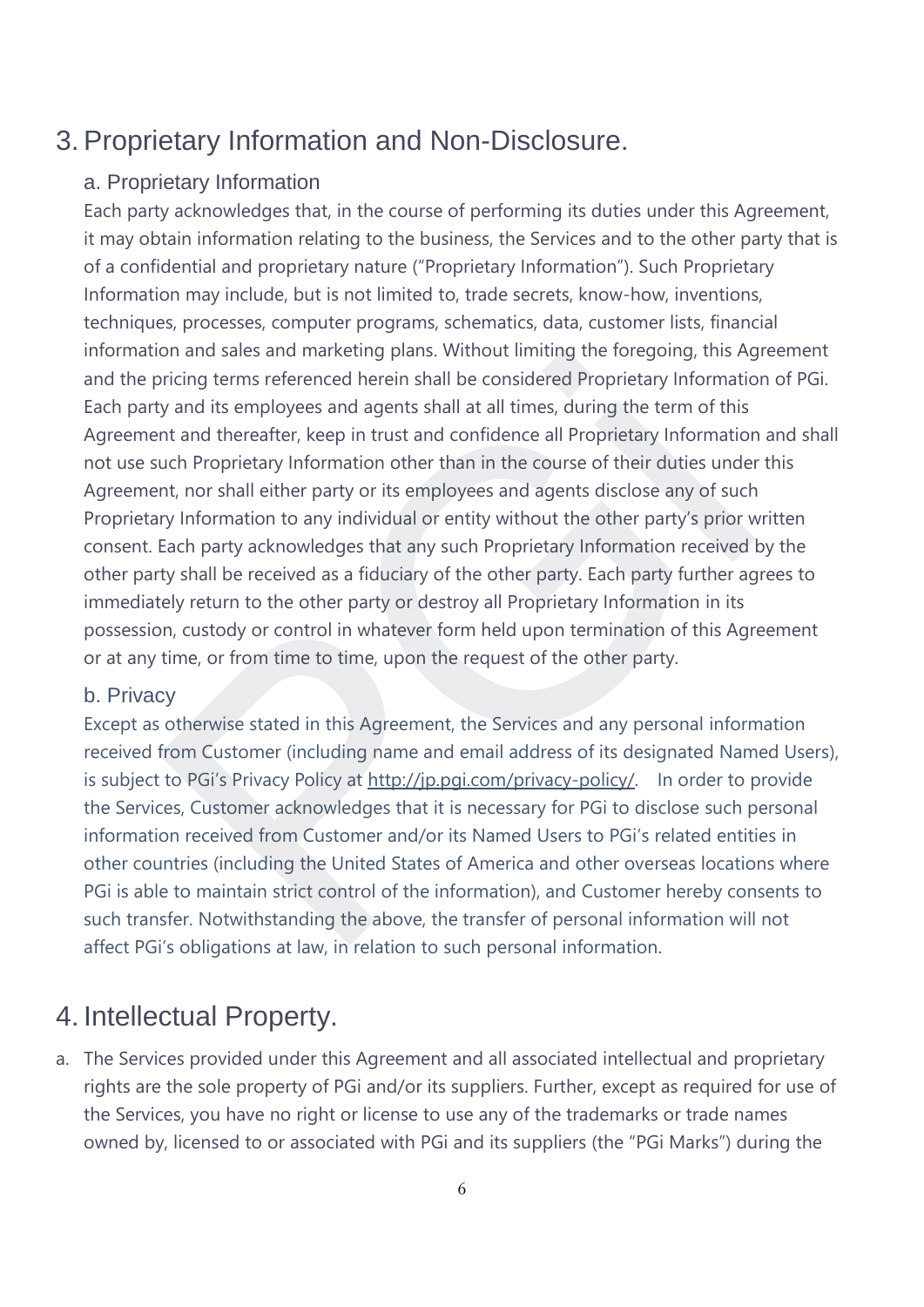term of this Agreement without express written consent from PGi. Despite prior approval, you will immediately cease and desist using the PGi Marks upon notice from PGi or upon termination of this Agreement for any reason. Any use by you of the PGi Marks other than as described above will constitute a breach of this Agreement for which, in addition to any other remedies available at law or in equity, PGi may terminate this Agreement. If PGi elects to issue a press release pertaining to this Agreement, PGi and you agree to cooperate in a joint press release, subject to both parties' prior review and approval, announcing the execution of this Agreement. You agree to allow PGi to name you as a client of PGi in any marketing material PGi may create from time to time. PGi will not use your trademarks or trade names, other than the corporate name and/or logo or solely to the extent used in PGi's internal business communications and/or presentations, in any marketing materials without your prior written consent, which shall not be unreasonably withheld.

b. PGi welcomes feedback regarding many areas of PGi's Services, including its web sites. Any ideas, suggestions, comments and/or other feedback you provide to PGi ("Feedback") shall be deemed to be non-confidential and PGi shall be free to use such information on an unrestricted basis. You should only provide specific Feedback on PGi's existing Services and should not include any ideas that PGi's policy will not permit it to accept or consider. PGi or any of its employees do not accept or consider unsolicited ideas of any kind, including ideas for new or improved services, products or technologies, enhancements or new service names. The following terms shall apply to submissions of all Feedback: You agree that: (i) all submissions and their contents will automatically become the property of PGi, without any compensation; (ii) PGi may freely and irrevocably use, disclose, reproduce, license, sublicense, distribute or redistribute and otherwise commercialize the submissions and their contents for any purpose and in any way throughout the world, without royalty; (iii) there is no obligation for PGi to review the submission; and (iv) there is no obligation to keep any submissions confidential. For the avoidance of doubt, you will not submit any Feedback to PGi that (i) you have reason to believe is subject to any patent, copyright, or other intellectual property claim or right of any third party; or (ii) that is subject to license terms that seek to require any PGi product incorporating or derived from any Feedback, or other PGi intellectual property, to be licensed to or otherwise shared with any third party. material PGI may create from time to time. PGI will not use your tradem<br>mens, other than the corporate name and/or logo or solely to the extent us<br>rmal business communications and/or presentations, in any marketing ma<br>our

# 5. Your Compliance and Indemnification.

a. You acknowledge that PGi has no control over the content of information published, posted, uploaded, exchanged, recorded or otherwise transmitted through the Services (whether visual, written or audible) and that PGi does not examine the use to which you put the Services or the nature of the information you or your users send or receive. You shall comply with and agree it is solely your responsibility to ensure the Services are used in accordance with all applicable foreign, federal, state/provincial and local laws relating to use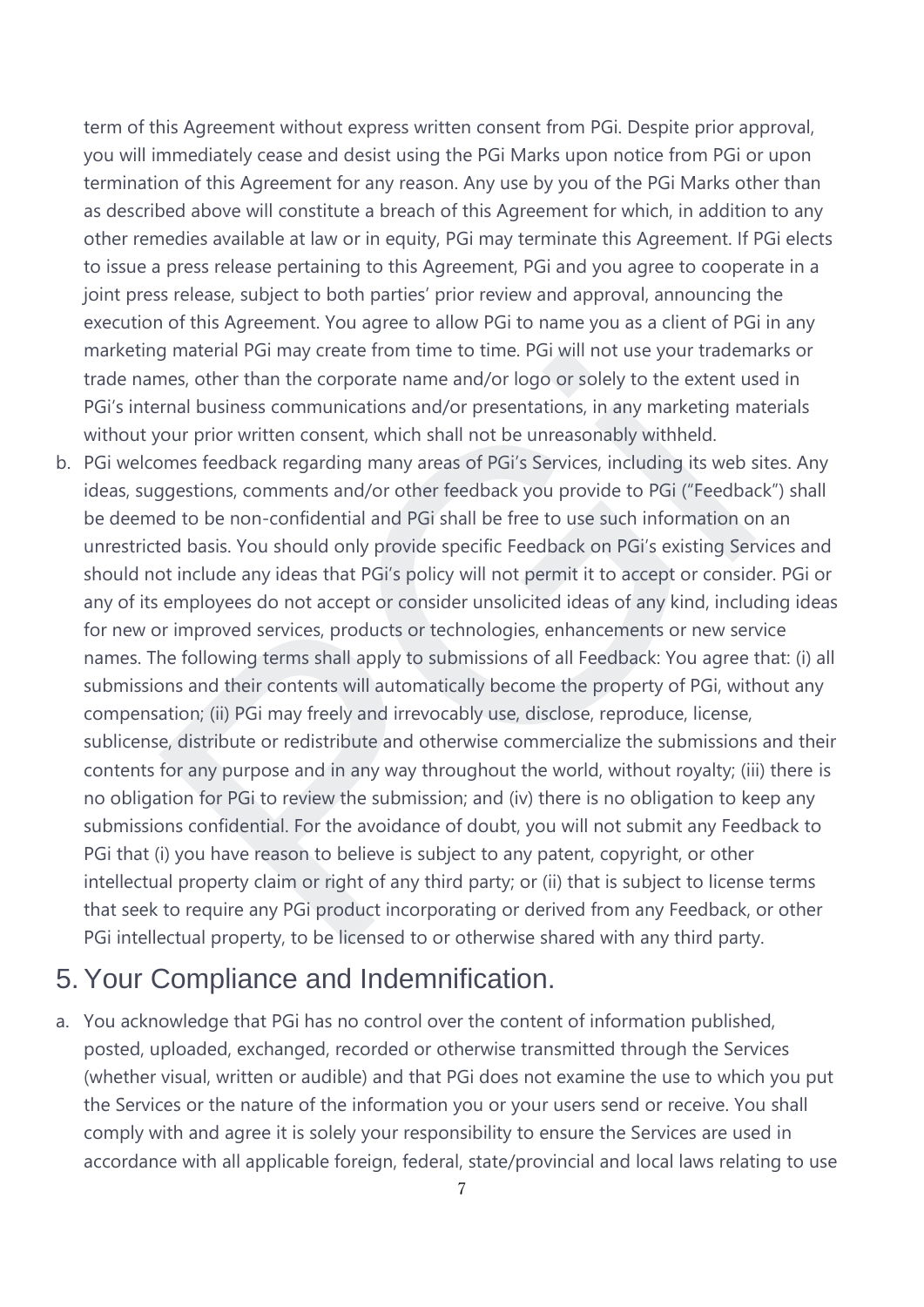of the Services under this Agreement (including without limitation data privacy, export and control laws and regulations and laws relating to the use of VoIP-based services). Without limiting the foregoing, you agree that the use of the Services is subject to U.S. and local export control laws and regulations. Services may allow you to record meetings and to collect and utilize identifying information about your participants. If you or your users use the Services for direct marketing purposes or collect personal information through use of Services, you shall do so under your responsibility and you hereby agree to indemnify, defend and hold PGi harmless from any and all claims, losses damages, penalties and costs (including without limitation reasonable attorney´s fees) arising out of your or your users violation of applicable privacy laws including obtaining all necessary consents and providing all appropriate notices. You represent that you are not a citizen of an embargoed country or a prohibited end user under applicable U.S. or local export and anti-terrorism laws, regulations and lists. You are responsible: (i) for any and all activities that may occur under your account, including without limitation, ensuring no content published, posted, uploaded, exchanged, recorded or otherwise transmitted through the Services infringes any third party's intellectual property rights or is unlawful, threatening, abusive, harassing, libelous, deceptive, fraudulent, invasive of another's privacy, vulgar, obscene or otherwise contains objectionable material of any kind or nature; and (ii) to maintain the confidentiality and security of your Host ID and/or access numbers, keys and passwords/passcodes. You agree to notify PGi immediately if there has been an unauthorized use of any Host ID and/or access numbers, keys and/or passwords/passcodes or any other breach of security and you shall be liable for fraudulent charges until such time as you have notified PGi to suspend any compromised Host IDs, access numbers, keys and/or passwords/passcodes. You acknowledge that PGi may from time to time monitor bridge activity relating to the Services for quality assurance and fraud detection and may further gather system data. Further, and notwithstanding confidentiality provisions herein, PGi may disclose information about your use of Services to satisfy any law, regulation, government agency request, court order, search warrant, subpoena or other legal process. y without limitation reasonable attomey s rees) arising out of your or you<br>of applicable privary laws including obtaining all necessary consents and<br>orintae notices. You represent that you are not a citizen of an embrapoed

b. You acknowledge that PGi does not provide traditional telephone service, and the services are not intended to support or carry any emergency calls to any emergency services of any kind. You need to make additional arrangements in order to access emergency services. Additionally, use of conference recording or taping any use of the Services may subject you to laws or regulations. You acknowledge and agree that you may not record or tape any Web, video or telephone conversation in connection with the services unless you are in compliance with all laws relating to the recording of communications and protecting the privacy of communication for all parties to the conversation. PGi has not and is not expected to provide you with any analysis, interpretation or advice regarding your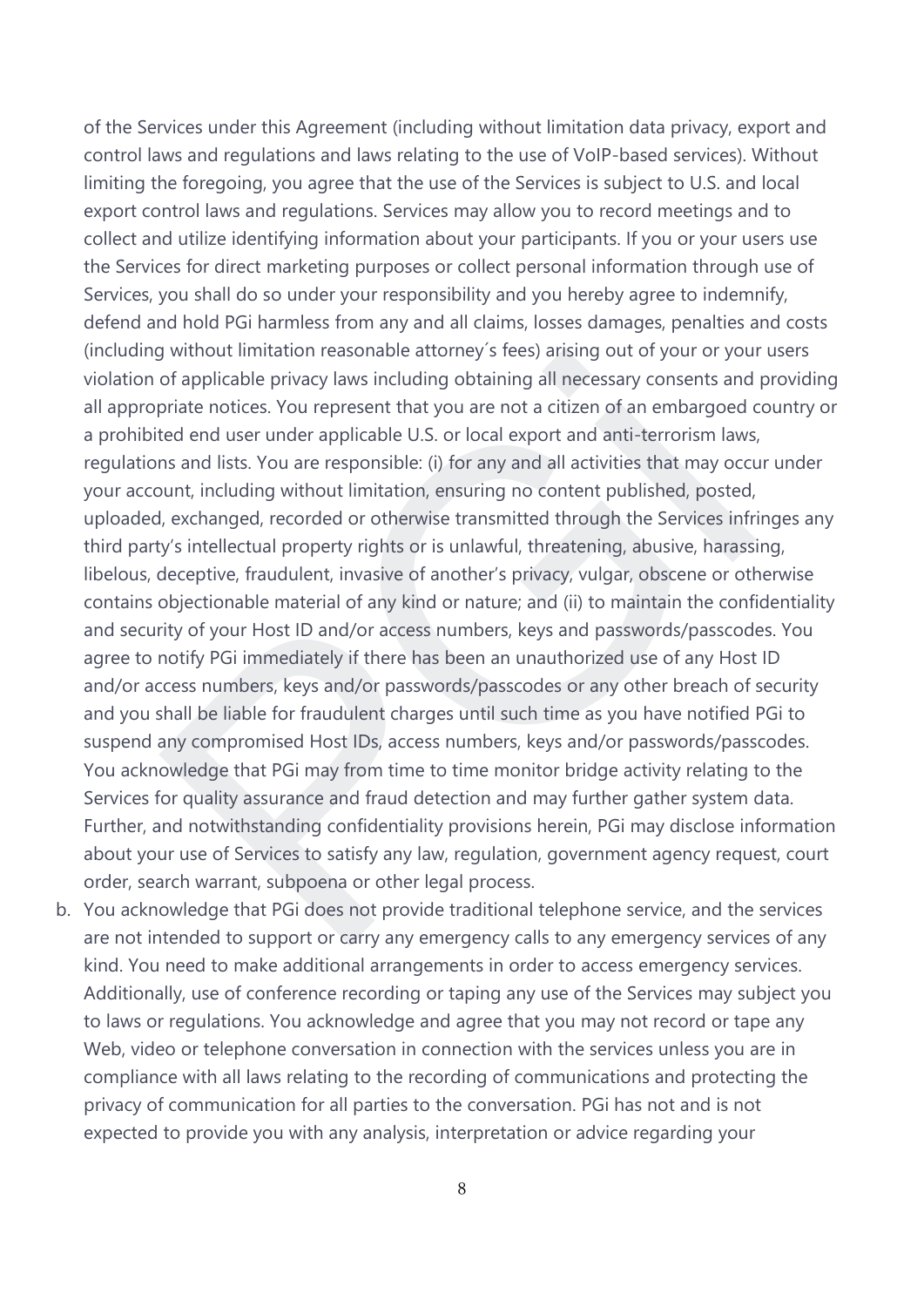compliance with the above, and you are solely responsible and obligated to provide any required notifications to participants prior to commencement of conferences.

c. You shall indemnify, defend and hold PGi, its officers, directors, employees, affiliates and its suppliers harmless from any claims, losses, damages, penalties or costs (including without limitation reasonable attorneys' or expert witness fees) arising out of your (or any individual or entity accessing the Services through you or your account): (i) use of the Services; (ii) violation or alleged violation of any applicable laws or regulations with respect to the Services; or (iii) infringement of any intellectual property rights of any third party. The obligations contained in this paragraph shall survive any termination or suspension of the Services contemplated herein, the expiration or termination of this Agreement and final payment.

## 6. Warranty and Limitation of Liability.

ALL SERVICES PROVIDED UNDER THIS AGREEMENT ARE PROVIDED ON AN "AS IS" AND "AS AVAILABLE" BASIS, AND PGi SHALL NOT HAVE ANY LIABILITY TO ANY PARTY, INCLUDING BUT NOT LIMITED TO YOU, FOR THE CONTENT OF INFORMATION TRANSMITTED BY YOU THROUGH THE SERVICES OR ANY LOSS, DELAY, INTERRUPTION, OR INACCURACY OF SUCH COMMUNICATIONS. PGi DISCLAIMS ANY AND ALL REPRESENTATIONS, WARRANTIES OR COVENANTS, EITHER EXPRESS OR IMPLIED, INCLUDING, BUT NOT LIMITED TO, IMPLIED WARRANTIES OF MERCHANTABILITY, FITNESS FOR A PARTICULAR PURPOSE, OR NON-INFRINGEMENT REGARDING THE SERVICES. WITHOUT LIMITING THE FOREGOING, PGi MAKES NO WARRANTY OR REPRESENTATION REGARDING THE RESULTS THAT MAY BE OBTAINED FROM THE USE OF THE SERVICES, AND ANY MATERIAL, AND/OR DATA DOWNLOADED, UPLOADED OR OTHERWISE OBTAINED THROUGH THE USE OF THE SERVICES IS AT YOUR OWN DISCRETION AND RISK. PGi ALSO DOES NOT MAKE ANY WARRANTY OR GUARANTEE FOR ANY PRODUCTS OR SERVICES PROVIDED BY VENDORS SUGGESTED BY PGi. NEITHER PGi NOR PGi'S SUPPLIERS SHALL IN ANY EVENT BE LIABLE FOR ANY SPECIAL, INDIRECT, INCIDENTAL OR CONSEQUENTIAL DAMAGES (INCLUDING BUT NOT LIMITED TO LOSS OF PROFIT OR OTHER MONETARY LOSS; LOSS OR INTERRUPTION OF DATA, RECORDINGS, COMPUTER TIME OR VOICE TRANSMISSIONS; ALTERATION OR ERRONEOUS TRANSMISSION OF DATA; ACCURACY OF DATA; INABILITY TO USE THE SERVICES TO CONTACT EMERGENCY SERVICES; UNAUTHORIZED ACCESS TO OR USE OF VOICE OR DATA PROCESSED OR TRANSMITTED BY, TO OR THROUGH THE SERVICE; OR PROGRAM ERRORS) EVEN IF PGi IS ADVISED IN ADVANCE OF THE POSSIBILITY OF SUCH DAMAGES. PGi SHALL NOT BE LIABLE FOR ANY FAILURE TO PERFORM, OR DELAY IN PERFORMANCE OF, ITS OBLIGATIONS UNDER THIS AGREEMENT CAUSED BY REASONS BEYOND PGi's CONTROL. IN NO EVENT SHALL PGi'S TOTAL LIABILITY TO YOU ARISING UNDER THIS AGREEMENT, WHETHER SUCH THEORY OF is contained in this paragraph shall survive any termination or suspension<br>contemplated herein, the expiration or termination of this Agreement and<br>**My and Limitation of Liability.**<br>The same and the same and the same of th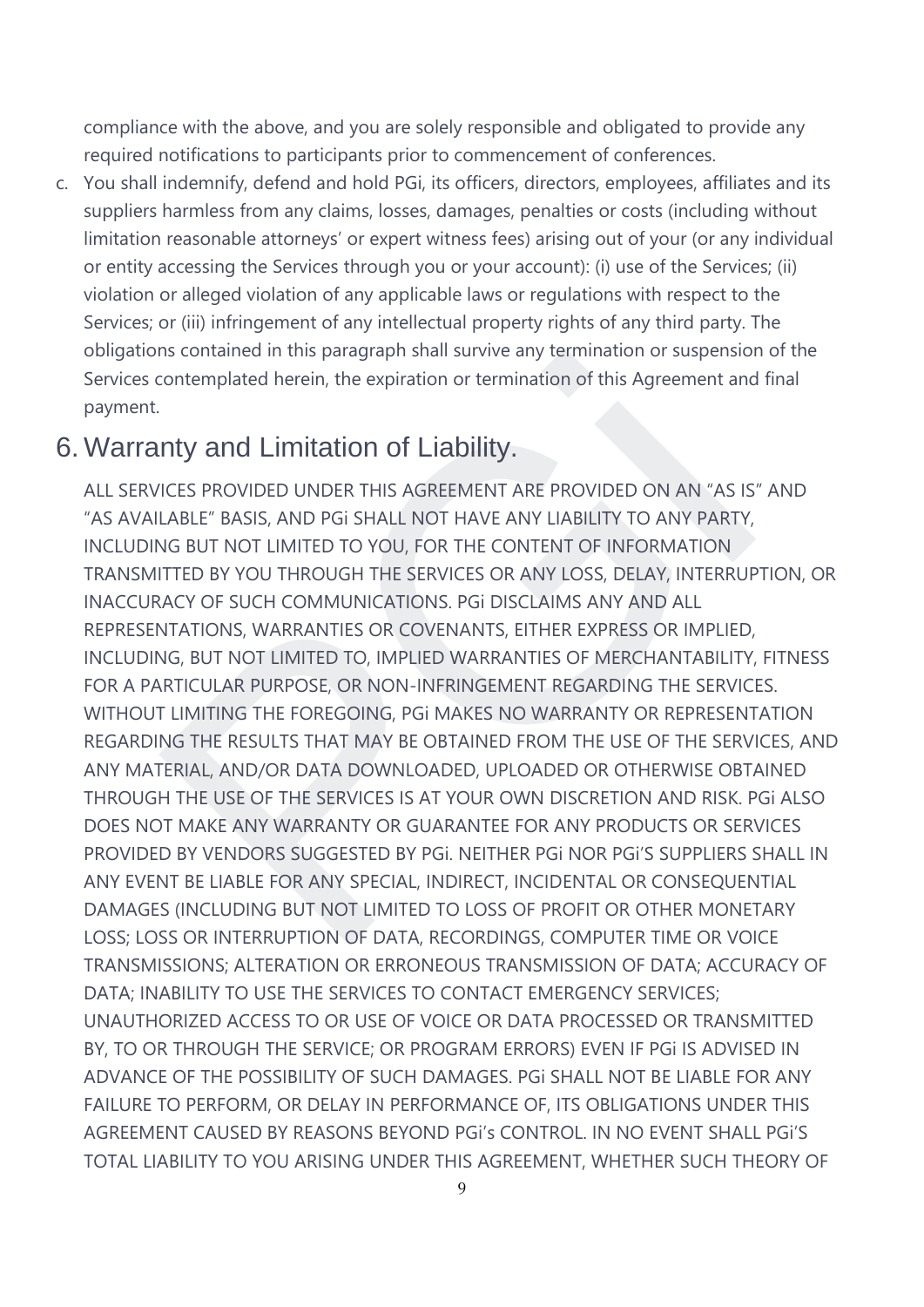LIABILITY IS BASED ON CONTRACT, TORT OR OTHERWISE, EXCEED AN AMOUNT EQUAL TO THE CHARGES (CALCULATED ON A PRO-RATED BASIS FOR ADVANCED PAYMENTS OF ALL CHARGES) BY PGi TO YOU FOR THE PARTICULAR SERVICE PERFORMED BY PGi DURING THE ONE MONTH PERIOD IMMEDIATELY PRIOR TO THE DATE OF EVENT, ACT OR OMISSION GIVING RISE TO THE LIABILITY. In the event some or all of the foregoing limitations in this Section 6 may not be effective in the applicable jurisdiction or to the extent the applicable law mandates a more extensive warranty, the applicable law will prevail over these terms.

## 7. Notices.

Notices to you for billing or account management purposes will be addressed to the address provided to PGi. You hereby grant PGi express consent to contact all individual account holders and moderators to communicate information regarding PGi's services and products, including without limitation, upgrades, enhancements, end-of-life, modifications and/or other feature changes. Without limiting the foregoing, you grant PGi express consent to periodically contact you and/or to forward to the e-mail address(es) related to your account on file information regarding PGi's services and products, including without limitation, upgrades, enhancements, end-of-life, modifications and/or other feature changes and/or various promotional and advertising materials regarding other PGi's products, services, marketing plan and other business related items. by oy ou for billing or account management purposes will be addressed to the provided to PGi. You hereby grant PGi express consent to contact all indivioleters and moderators to communicate information regarding PGi's serv

## 8. Miscellaneous.

This Agreement may be executed in counterparts, each of which will be deemed an original but all of which together will constitute one and the same document. Captions/headings are for convenience only and not to be used in construing this Agreement. If any provision herein is held by a court to be illegal, invalid or unenforceable, the remaining terms shall not be affected or impaired thereby, and the illegal, invalid or unenforceable provision will be deemed superseded by a valid, enforceable provision that most closely matches the intent of the original provision and the allocation of risk. Any failure by a party to comply with this Agreement may be waived by the other party, but any such waiver must be in writing signed by the waiving party and will not be deemed a waiver of any subsequent failures or of any other obligations, agreements or conditions contained herein. The parties' relationship to each other shall be that of independent contractors. Neither party shall or shall be deemed to be an agent, employee, partner of, or joint venture with the other party. Each party enters into this Agreement solely for its own benefit and purpose, and except for PGi's suppliers, this Agreement in no way confers any rights upon, or imposes obligations on either of the parties toward, any third party, including but not limited to any recipient of content transmitted through the Services. This Agreement shall be binding upon and inure to the benefit of the parties' successors, legal representatives and authorized assigns. PGi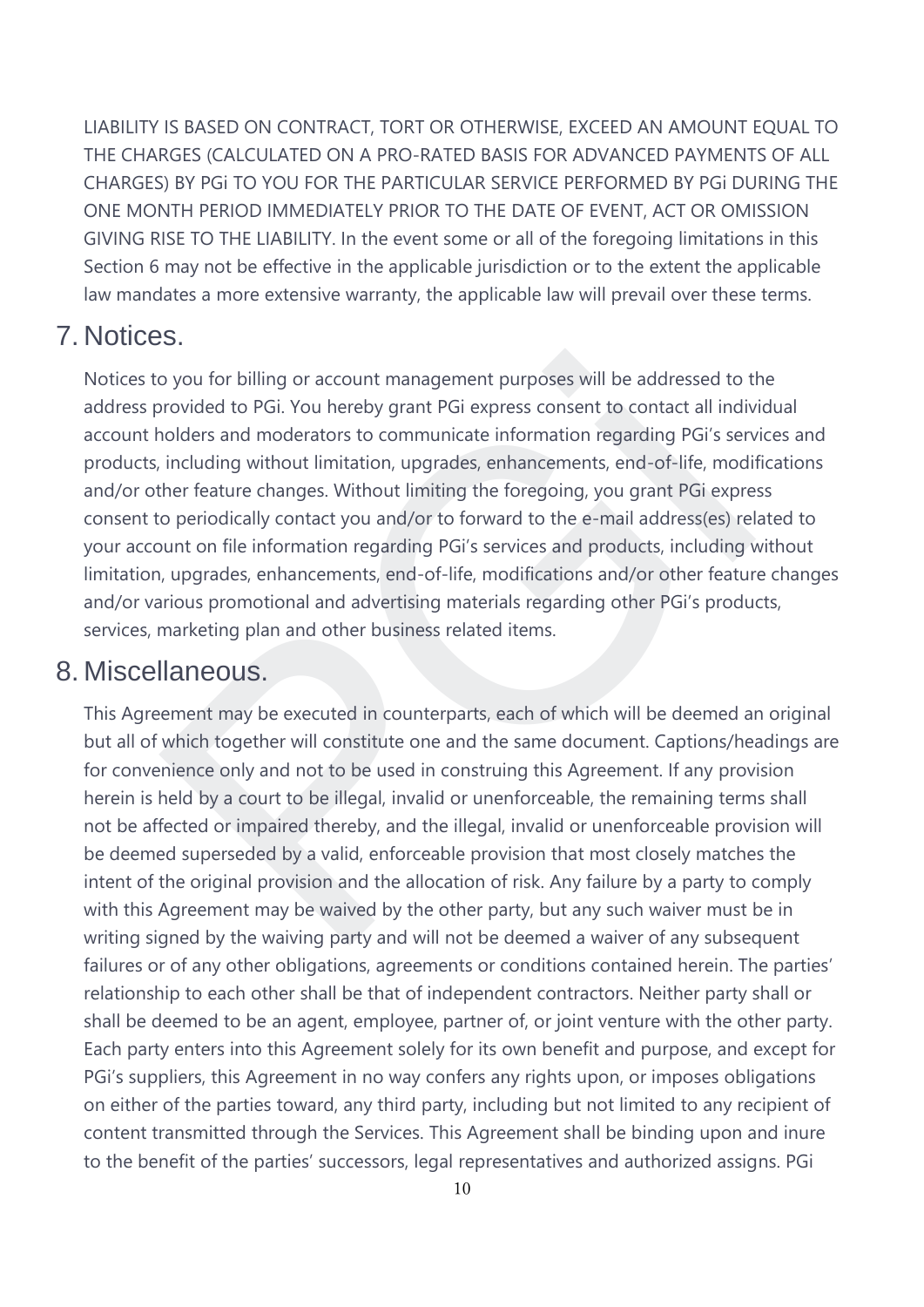may assign its rights and obligations under this Agreement to an entity that either now or in the future controls, is controlled by or is under common control with PGi or as a consequence of merger, acquisition, change of control or asset sale. You may not assign your rights and obligations under this Agreement without PGi's written consent. All sections in this Agreement intended to survive any cancellation, termination, expiration or suspension of this Agreement will so survive. This Agreement shall be governed by, and construed and enforced in accordance with the laws of Japan applicable to agreements made and to be performed therein, without regard to any conflicts or choice of law rules. The parties agree to submit to the exclusive jurisdiction of Tokyo District Court to resolve any disputes arising hereunder.

## 9. Entire Agreement.

This Agreement, including all Schedules attached hereto, constitutes the final, complete and entire agreement between the parties with respect to the subject matter hereof, and supercedes any previous proposals, negotiations, agreements or arrangements, whether verbal or written made between the parties with respect to such subject matter. There are no other verbal agreements, representations, warranties, undertakings or other agreements between the parties. If you require use of a non-PGi-form purchase order in connection with any of the Services to be performed hereunder, you hereby acknowledge and agree that to the extent such purchase order contains any pre-printed or other terms and conditions, such terms and conditions, whether in addition to or in conflict with this Agreement, shall have no effect whatsoever and this Agreement shall govern the relationship between PGi and you. Without limiting any other rights in this Agreement, PGi may amend at any time the provisions of this Agreement by, at PGi's election: (i) posting revised terms and conditions ("Amended Terms") on www.pgi.com (the "PGi Web Site"); (ii) delivering the Amended Terms to you at the address, fax or e-mail address provided herein (such delivery may be included in invoices for the Services delivered to you); or (iii) by other reasonable means as permitted by applicable laws. All Amended Terms shall automatically be effective the earlier of: (i) the date indicated on the PGi Web Site or (ii) your next billing cycle following posting or delivery to you. YOU AGREE TO BE SOLELY RESPONSIBLE FOR REGULARLY REVIEWING THE PGi WEB SITE TO OBTAIN TIMELY NOTICE OF ANY SUCH AMENDED TERMS AND PGi's THEN-CURRENT TERMS AND CONDITIONS. BY USING THE SERVICES AFTER POSTING OR DELIVERY OF AMENDED TERMS, YOU WILL BE DEEMED TO HAVE ACCEPTED AND BE BOUND BY SUCH AMENDED TERMS. No such amendment by PGi shall serve to constitute a default or termination by PGi of this Agreement, nor shall such amendment serve to be a basis for your termination of this Agreement. Except as otherwise provided in this Agreement or any Schedule hereto, this Agreement may only be amended is agree to submit to the exclusive jurisdiction or Tokyo District Court to<br>thes arising hereunder.<br> **Agreement**, including all Schedules attached hereto, constitutes the final, com<br>
recement between the parties with respe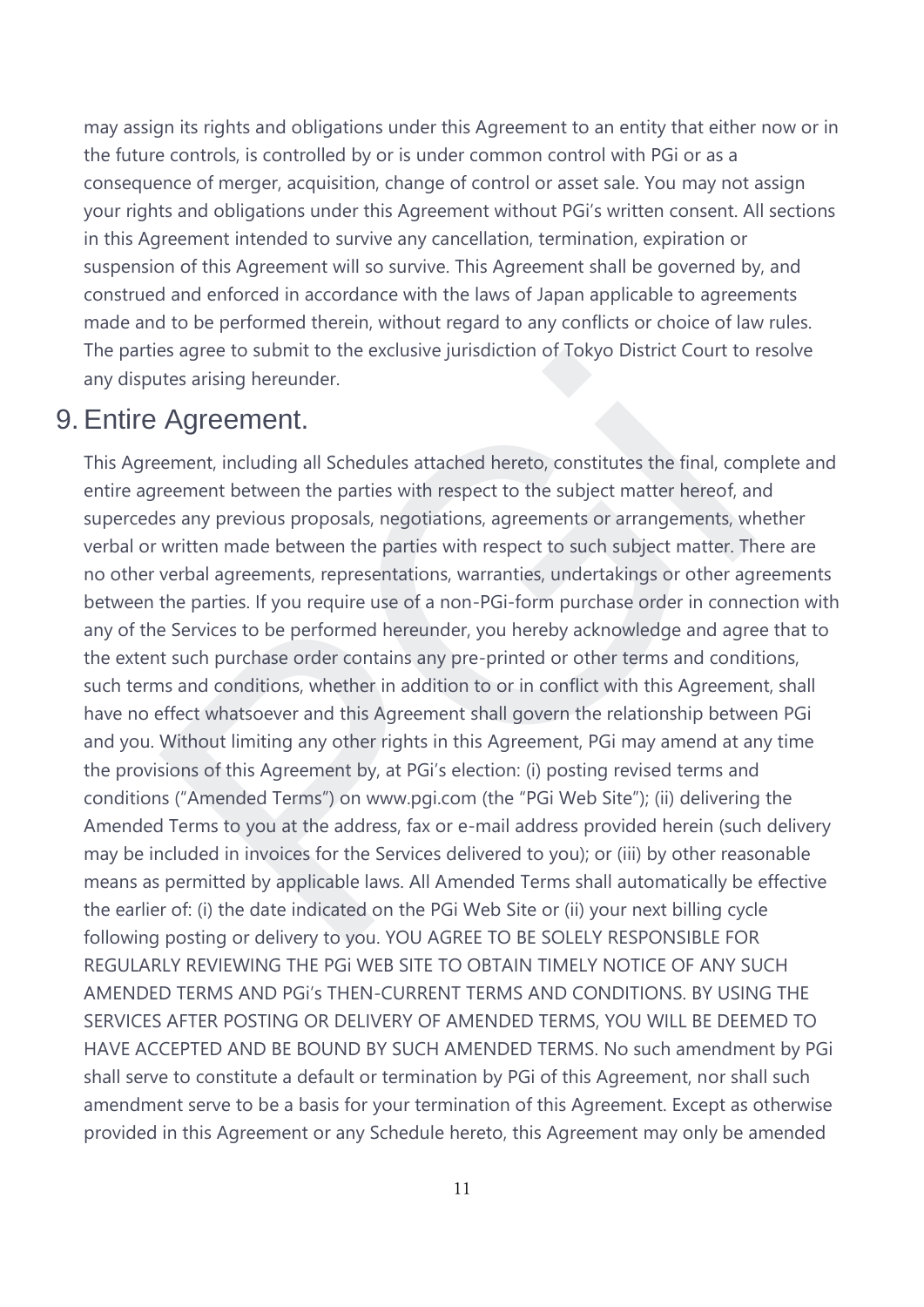or modified, in whole or in part, by a written instrument signed by the parties to this Agreement.

# Schedules of Additional Terms of Service.

In addition to the above terms and conditions, by using any of the following Services (including any trial or promotional/free use): GlobalMeet®/®, Audio, GlobalMeet Webcast™, GlobalMeet Audio for Skype for Business Online Services or Dolby Voice Client Software), you shall be deemed to have agreed to such Services' applicable Additional Terms of Service. PRIOR TO USING ANY SUCH SERVICES, YOU AGREE (i) TO BE SOLELY RESPONSIBLE FOR REGULARLY REVIEWING PGi's ADDITIONAL TERMS OF SERVICE, WHICH ARE AVAILABLE ON PGi'S WEBSITE, VIA THE LINKS BELOW, AND/OR UPON REQUEST FROM PGi SALES REPRESENTATIVES, AND (ii) TO OBTAIN TIMELY NOTICE OF ANY CHANGES TO SUCH TERMS. In the event of a conflict between any terms herein and in any Schedule, the terms of the Schedule for the particular service shall control. KIOK TO USING ANY SUCH SERVICES, YOU AGKEE (I) TO BE SOLELY KESK<br>ULARLY REVIEWING [PG](http://premiere-marketing.jp/wp-content/uploads/2019/11/Schedule-of-Additional-Terms-of-Service-for-Licensed-Service-GM-Collaboration_Eng.pdf)I's ADDITIONAL TERMS OF SERVICE, WHICH ARE<br>LE ON PGI'S WEBSITE, VIA THE LINKS BELOW, AND/OR UPON REQUEST F<br>PRESENTATIVES, AND (ii) TO OBTA

Schedule of Additional Terms of Service for Licensed Services – GlobalMeet Collaboration

# Schedule of Additional Terms of Service for Audio Services

By using the Audio Services (as below defined, including any trial or promotional/free use), you agree to the following Additional Terms of Service for Audio Services.

## Customer Rates & Standard Charges.

•

•

You will pay PGi for the audio conferencing services provided (the "Audio Services") at the "Customer Rates" and "Standard Charges" (as below defined) and according to the terms of this Agreement and this Schedule of Additional Terms of Service for Audio Services. For purposes of this Agreement, Customer Rates are those specifically negotiated by you and agreed to by PGi, and Standard Charges are for those Audio Services not subject to Customer Rates and/or rates included at list and all taxes, fees and surcharges. PRIOR TO USING ANY AUDIO SERVICES, YOU AGREE (i) TO BE SOLELY RESPONSIBLE FOR REGULARLY REVIEWING PGi's STANDARD CHARGES, WHICH ARE AVAILABLE UPON REQUEST FROM PGi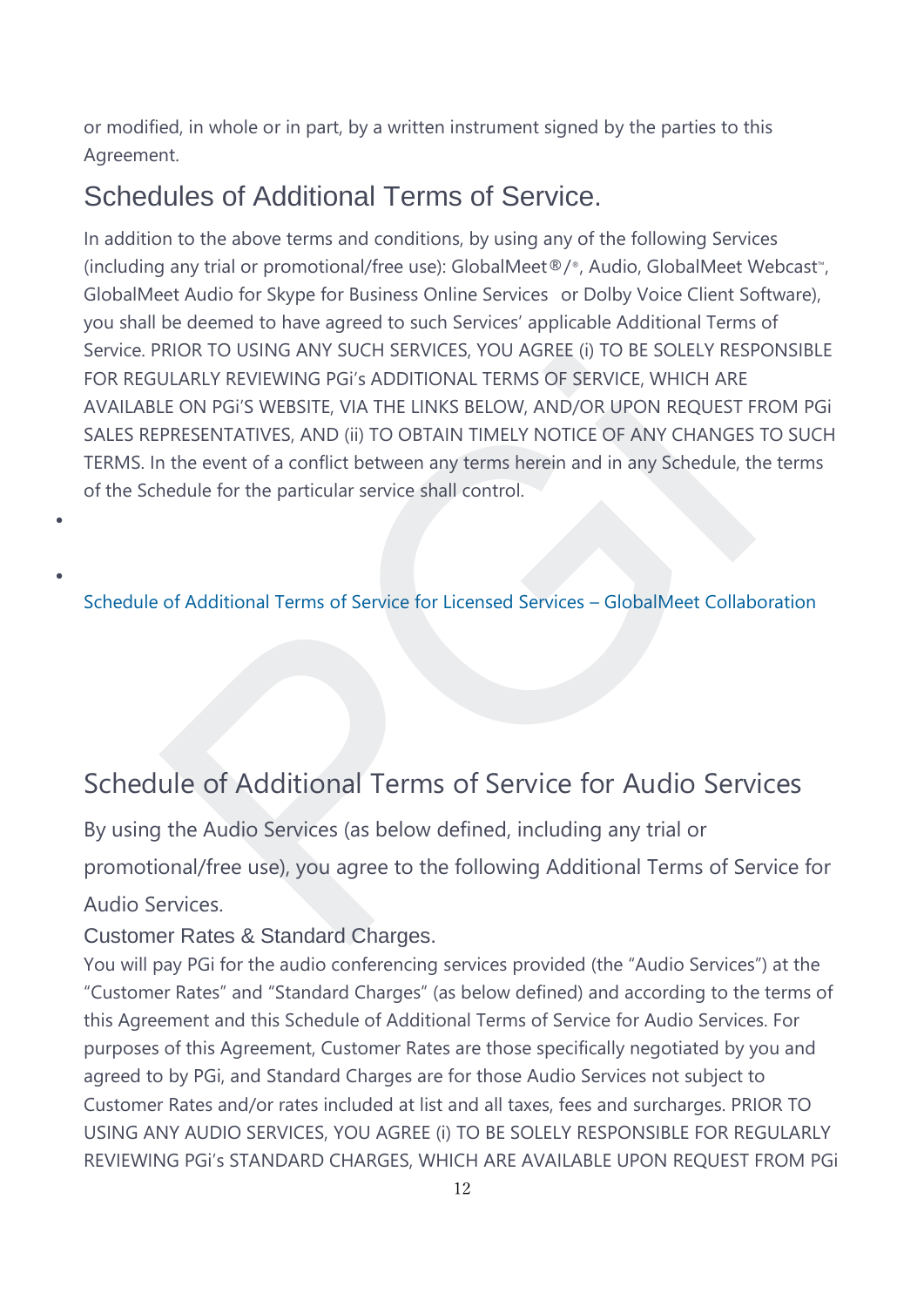SALES REPRESENTATIVES, AND (ii) TO OBTAIN TIMELY NOTICE OF CURRENT STANDARD CHARGES, INCLUDING ANY INCREASES OR OTHER CHANGES. For the avoidance of doubt, and notwithstanding any other provision herein or in any Schedule or this Agreement, no notice of any kind, written or otherwise, is required for changes to Standard Charges or Customer Rates as each is defined above.

#### Minimum Audio Commitment.

In the event you agree to a minimum commitment for use of the Audio Services during the term of the Agreement ("Minimum Audio Commitment") and do not meet your Minimum Audio Commitment in any given month, quarter or year, as applicable, PGi shall invoice for, and you shall pay, upon receipt of invoice, the shortfall equal to the difference between the Minimum Audio Commitment during each applicable term less any payments for actual usage made by you during each applicable period during the term of the Agreement. For commitments based on minutes, the shortfall amount in dollars shall be calculated based upon pricing using the proportion of Audio Services as you actually used during the applicable period. Only the per minute usage of the PGi meeting solutions shall be applicable to the Minimum Audio Commitment.

Effect of Termination by you with Minimum Audio Commitment.

If you have agreed to a Minimum Audio Commitment and in the event that you terminate this Agreement (not due to breach by PGi) or if PGi terminates on account of your breach, you shall pay to PGi as liquidated damages, but not as a penalty and representing a reasonable estimate of the probable loss to PGi, the shortfall resulting from your failure to meet any Minimum Audio Commitment for the term of this Agreement, which amount shall equal the difference between the Minimum Audio Commitment multiplied, as applicable, by the number of months, quarters or years in the term less any payments for actual usage made by you during the term of this Agreement; provided, however, no payments over and above the Minimum Audio Commitment for any one month, quarter or year, as applicable, shall apply to or in any way be credited against any other, past or present, Minimum Audio Commitment or the overall shortfall amount for the term of this Agreement. mmitment in any given month, quarter or year, as applicable, PGI shall In<br>
hall pay, upon receipt of invoice, the shortfall equal to the difference bet<br>
A Audio Commitment during each applicable term less any payments for

## [Schedule of Additional Terms of Service for GlobalMeet Webcast](https://www.pgi.com/terms-of-service/imeet-globalmeet/)

## [Services.](https://www.pgi.com/terms-of-service/imeet-globalmeet/)

By using GlobalMeet Webcast<sup>™</sup> Services (including any trial or promotional/free use), you agree to the following Additional Terms of Service for GlobalMeet Webcast Services.

GlobalMeet Webcast Services.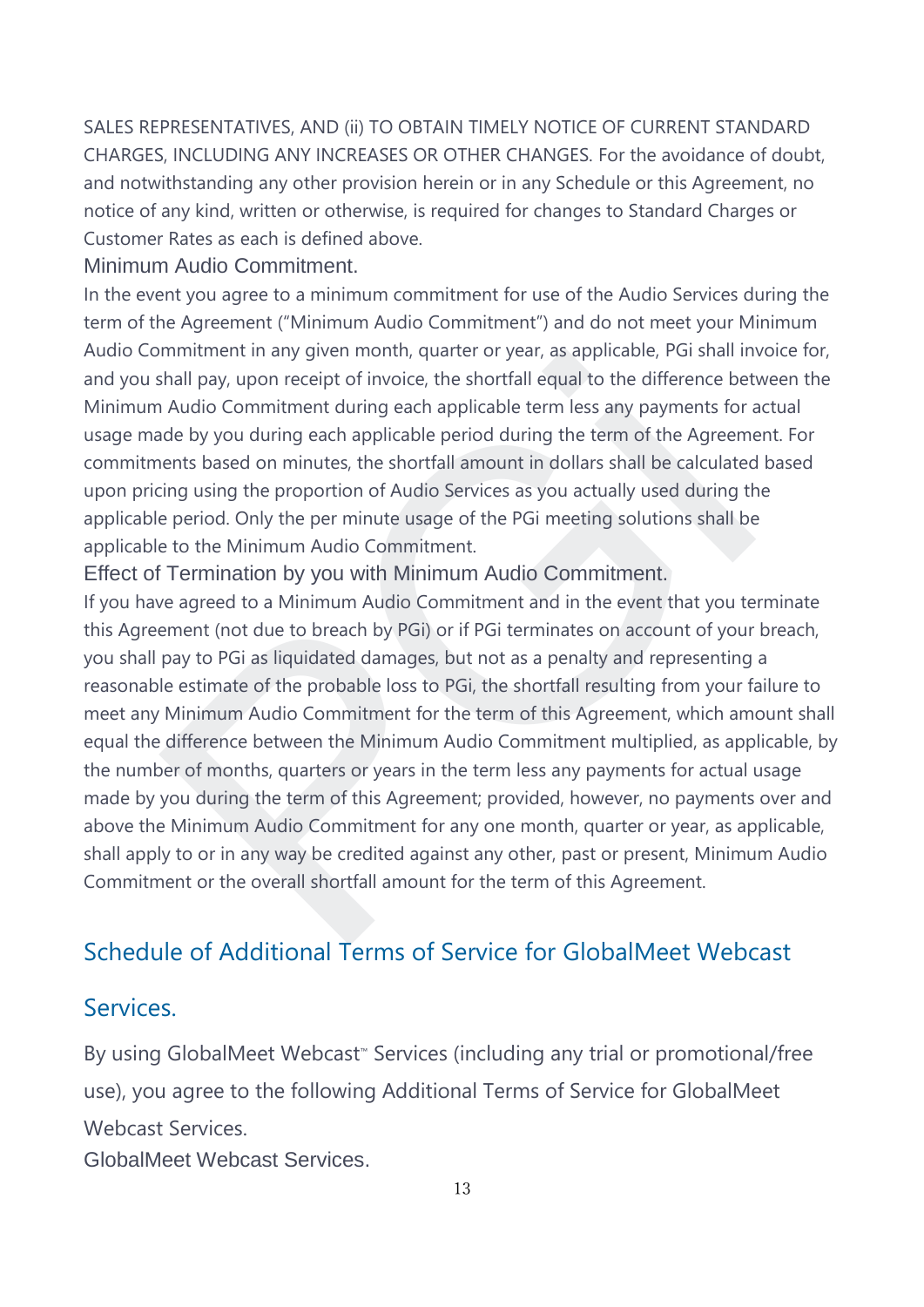PGi (or an affiliate of PGi) hereby undertakes to produce webcasting events utilizing the GlobalMeet Webcast software application platform (the "Platform") and various services and tools (the "GlobalMeet Webcast Services") that PGi offers Customer for use (an "GlobalMeet Webcast Event").

### License/Platform.

PGi hereby grants to Customer the non-exclusive non-transferable, non-sublicensable, revocable right to access and use the Platform, solely to the extent required to use the GlobalMeet Webcast Services and produce an GlobalMeet Webcast Event. Customer may not rent, lease, grant a security interest in, or otherwise transfer any rights in the use of the Platform or the GlobalMeet Webcast Services. Customer shall not allow someone other than Customer or PGi to manage an GlobalMeet Webcast Event. Customer is prohibited from reselling or acting as a service bureau for any of the GlobalMeet Webcast Services. Customer shall not reverse engineer, modify, decompile, disassemble, translate or otherwise attempt to derive source code from any part of the GlobalMeet Webcast Services or associated software. Customer shall not remove, alter or obscure in any way any proprietary rights (i.e., copyright) notices. rease, grant a security interest in, or otherwise transfer any rights in the u<br>or the GlobalMeet Webcast Services. Customer shall not allow someone<br>or or PGi to manage an GlobalMeet Webcast Services or or or or or or or or

### Modifications and Releases.

From time to time after the date of this Agreement, new releases to the Platform may add, enhance or change the features and services available hereunder. Customers shall be entitled to use, if they choose, any such new features and services but additional charges may apply. PGi reserves the right to withdraw, suspend or discontinue any functionality or feature of the GlobalMeet Webcast Services.

### User Content.

Customer warrants and represents that it is the owner or licensee of any content that it uploads, records or otherwise transmits through the GlobalMeet Webcast Services. Submissions.

As between PGi and Customer, PGi alone will own all rights, title and interest, including all related intellectual property, to any suggestions, ideas, feedback, improvements, recommendations or other information created, conceived, or reduced to practice, by or on behalf of Customer, any viewer or any subscriber to an GlobalMeet Webcast Event. Compliance.

GlobalMeet Webcast Services provide functionality that allows a Customer to record audio and data shared during sessions and to collect and utilize identifying information about your participants. If you or your users use the Services for direct marketing purposes or collect personal information through use of Services, you shall do so under your responsibility and in compliance with privacy laws. You hereby agree to indemnify, defend and hold PGi harmless from any and all claims, losses damages, penalties and costs (including without limitation reasonable attorney´s fees) arising out of your or your users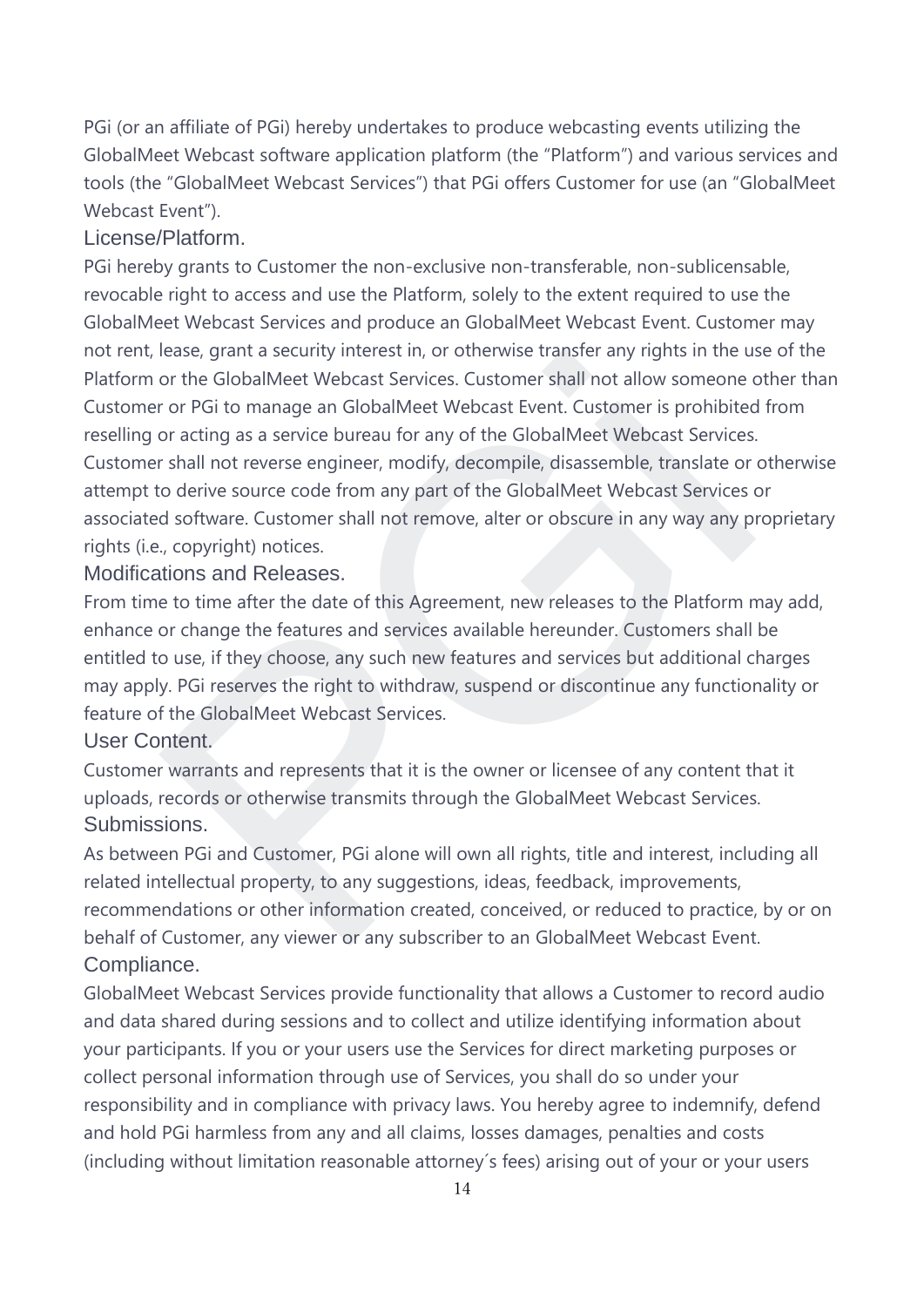violation of applicable privacy laws including obtaining all necessary consents and providing all appropriate notices.

## Cookies.

By using the GlobalMeet Webcast Services or PGi websites, Customer agrees to the use of cookies which PGi uses to facilitate use of the GlobalMeet Webcast Services and websites. More information about PGi's use of cookies is contained in PGi's Privacy Policy available at www.pgi.com.

## • Schedule of Additional Terms of Service for GlobalMeet Audio for

## Skype for Business Online Services

By using GlobalMeet Audio for Skype for Business Online (including any trial or promotional/free use), you agree to the following Additional Terms of Service. Provision of Audio Conferencing Services.

You acknowledge that the audio conferencing Services subject to this Agreement are provided by PGi (and not Microsoft or its affiliates). You must subscribe or, or acquire a license to, Skype for Business Online as a pre-requisite for operation of such Services. Permitted Audio Conferencing Countries.

If you acquire subscriptions for Services outside countries permitted by PGi or its suppliers, as determined in your sole discretion ("Permitted Countries") may not be able to use the Services in their home country or any other country that is not a Permitted Country. The Services may be restricted or unavailable to a conference participant that accesses a conference from a country that is not a Permitted Country. PGi may suspend or terminate the provision of Services without notice if deemed necessary by PGi to ensure compliance with applicable laws. alle of Additional Terms of Service for GlobalMeet Audic<br>for Business Online Services<br>GlobalMeet Audio for Skype for Business Online (including any tonal/free use), you agree to the following Additional Terms of Se<br>n of Au

### Consent.

You hereby consent to the provision of your information to Microsoft in connection with the Services, and consent to Microsoft's receipt and use of your information in connection with Microsoft's provision of Skype for Business Online and Microsoft's fulfillment of all of its obligations in connection with the delivery of Skype for Business Online. You hereby grant permission to Microsoft to use your information in connection with Microsoft's provision of Skype for Business Online and support services. In addition, you hereby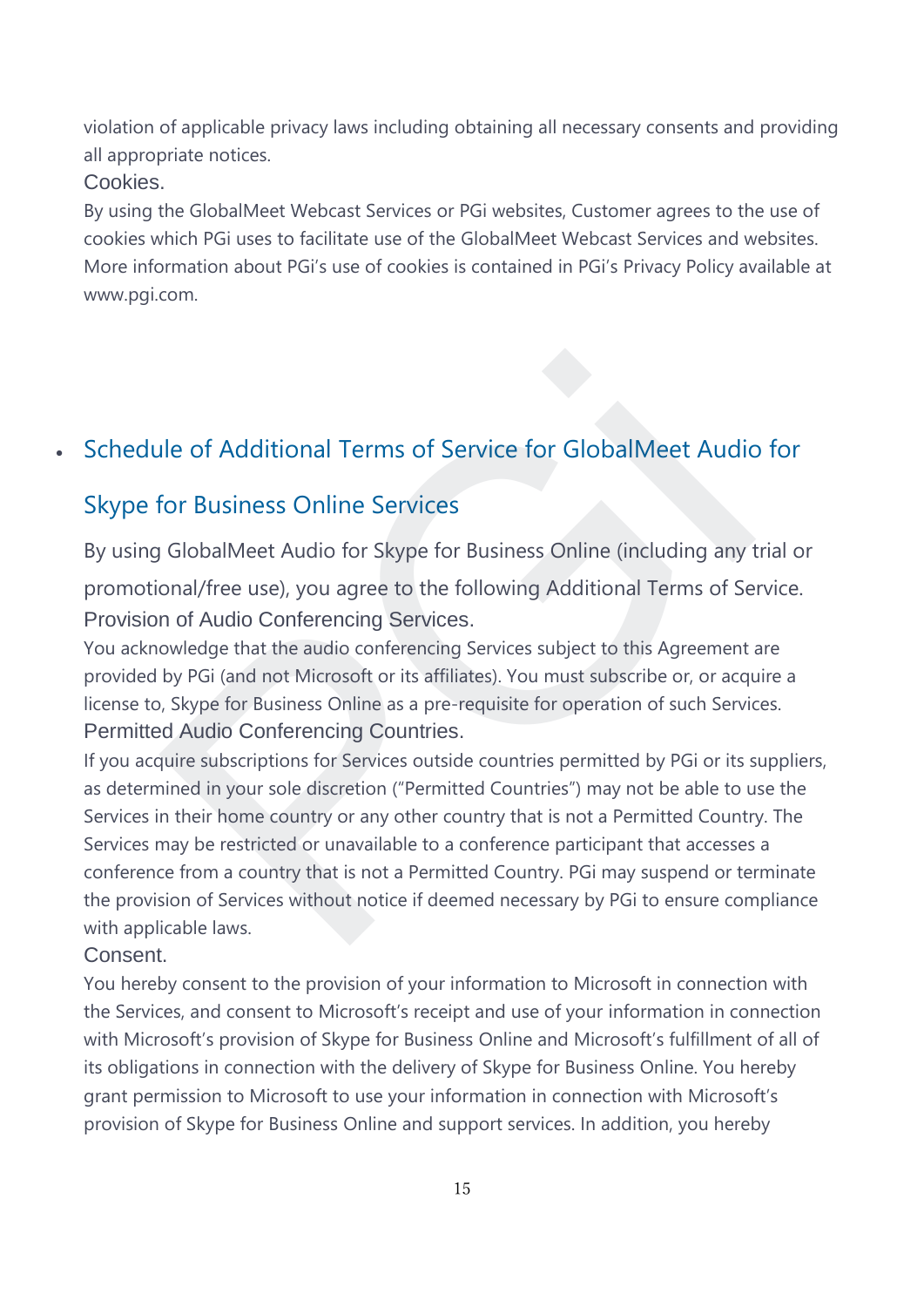consent to disclosure by Microsoft to PGi of your call detail records related to Skype for Business Online for billing and technical use.

Intellectual Property.

You shall not reverse engineer, modify, decompile, disassemble, translate, separate the components or otherwise attempt to derive source code from any part of Skype for Business Online. You shall not remove, alter or obscure in any way any proprietary rights notices (i.e., copyright notices), or cause any part of Skype for Business Online, or any software or materials provided by Microsoft to become subject to the terms of any license that requires as a conditions of use, modification or distribution of software subject to such license, that it or other software combined or distributed with it be (i) disclosed or distributed in source code form; (ii) licensed for the purpose of making derivative works; or (iii) redistributable at no charge. You have no right or license to use any of the trademarks or trade names owned by, licensed to or associated with Microsoft during the term of this Agreement.

### User Conduct.

You have all necessary rights to all data, software programs or services that you use in connection with your access and use of Skype for Business Online, and your use of any of the foregoing does not infringe intellectual property or other proprietary rights of any third party. You warrant and represent you will not publish, post, upload, record or otherwise transmit content that: (i) violates the rights of any third party or subjects Microsoft to any other obligations to you or any third party; or (ii) violates any law, statute, ordinance or regulation. ares as a conditions of use, modification of distribution of software subjected of in source code form; (ii) licensed or the purpose of making derivative distributable at no charge. You have no right or the purpose of maki

Microsoft as Third Party Beneficiary.

You acknowledge and agree that Microsoft and Microsoft's affiliates are intended third party beneficiaries under the relevant sections of the Agreement and shall have a direct right of action to enforce the same against you. For the avoidance of doubt, in addition to the foregoing "additional terms," all terms and conditions set forth in the Agreement do and will apply to your use of GlobalMeet Audio for Skype for Business Online.

## • [Schedule of Additional Terms of Service for Dolby](https://www.pgi.com/terms-of-service/imeet-globalmeet/) – End-User

## [License Agreement for Dolby Voice Client Software](https://www.pgi.com/terms-of-service/imeet-globalmeet/)

## END-USER LICENSE AGREEMENT ("AGREEMENT") FOR DOLBY VOICE CLIENT SOFTWARE

This End User License Agreement ("EULA") is a legal agreement between you (as an individual hereinafter referred to as "you" or "Customer") and Dolby Laboratories, Inc., a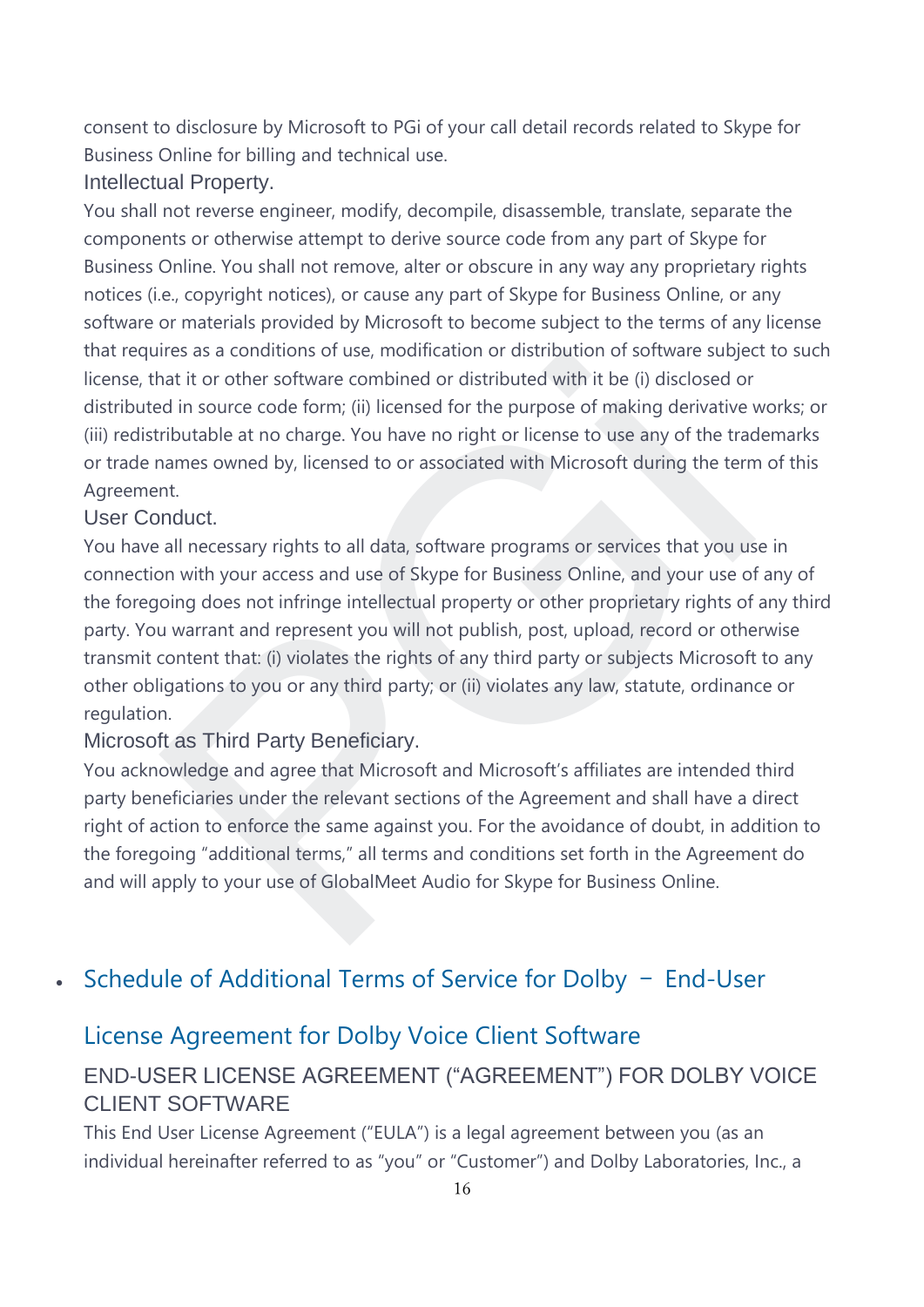California Corporation, and Dolby International AB, a Swedish company residing in The Netherlands (collectively "Dolby") for the Dolby Voice Client software that accompanies this EULA, which includes computer software and may include associated media, printed materials, "online" and electronic documentation (collectively, the "Software"). Dolby is providing you with the Software pursuant to a separate agreement between you (or a third party such as your employer) and one of Dolby's licensees (a "Parent Agreement"). In the case of a conflict this EULA takes priority over the Parent Agreement and governs your use of the Software. YOU HEREBY AGREE TO BE BOUND BY THE TERMS OF THIS AGREEMENT BY ACCEPTING THIS AGREEMENT, OR BY INSTALLING, COPYING, OR OTHERWISE USING THE SOFTWARE. IF YOU DO NOT AGREE TO THE TERMS OF THIS AGREEMENT DO NOT INSTALL, COPY, OR USE THE SOFTWARE.

1. LICENSE GRANT.

Dolby grants you only those rights expressly granted to you in this EULA provided that you comply with all terms and conditions of this EULA.

1. Software License Grant.

Dolby grants you a nonexclusive, revocable, limited, non-transferable license to (a) install and run the Software solely for the purpose of accessing the conferencing service solutions provided under the Parent Agreement and (b) make one copy of the Software solely for backup or archival purposes.

2. Documentation.

You may make and use an unlimited number of copies of the documentation, if any, provided that such copies shall be used solely for your own use in association with the Software and are not to be republished nor distributed (in hard copy, electronic or any other form) beyond your premises or to any third party.

3. Beta Materials.

The following apply to any Software provided as "pre-release" or "beta:" (a) You shall identify errors, potential improvements, and provide other feedback to Dolby about the pre-release or beta Software as reasonably requested by Dolby, and (b) Dolby reserves the right not to commercially release pre-release or beta Software or, if it does so, to alter prices, features, specifications, capabilities, functions, licensing terms, release dates, and other characteristics of the commercial release. TING THIS AGKEEMENT, OK BY INSTALLING, COPYING, OK OTHEKWISE<br>TWARE. IF YOU DO NOT AGREE TO THE TERMS OF THIS AGREEMENT DO<br>COPY, OR USE THE SOFTWARE.<br>COPY, OR USE THE SOFTWARE.<br>E GRANT.<br>Hans you only those rights expressly

## 2. RESERVATION OF RIGHTS AND OWNERSHIP.

Dolby reserves all rights not expressly granted to you in this EULA. The Software is protected by copyright, patent and/or other intellectual property laws and treaties and contains trade secrets of Dolby and its suppliers. Dolby and its suppliers own the title, copyright, and other intellectual property rights in the Software. Notwithstanding any statements to the contrary contained in any terms of sale for the Software, the Software is licensed, not sold and Dolby retains ownership of all copies of the Software.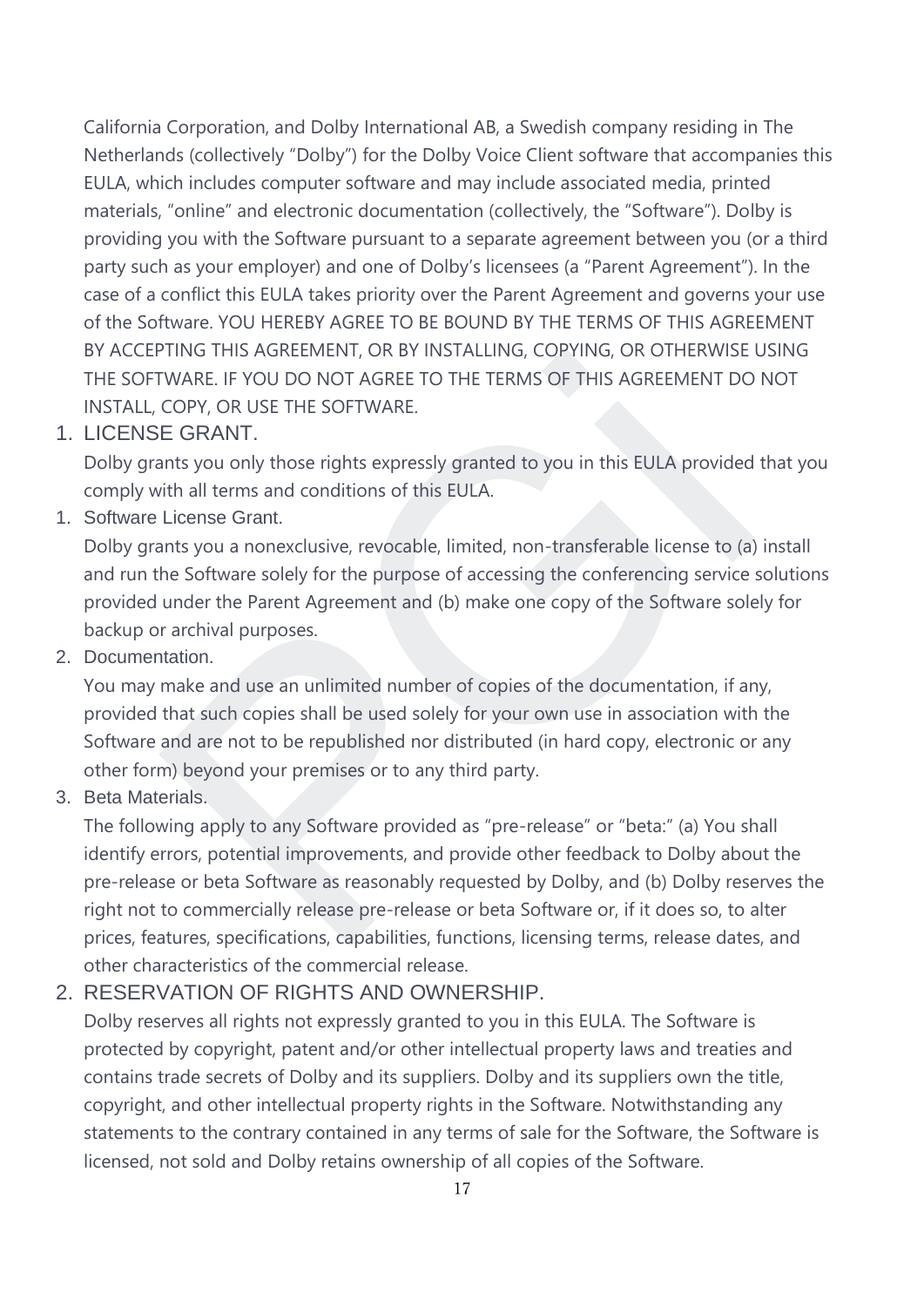## 3. LIMITATIONS ON LICENSE.

You are expressly prohibited from using the Software in any manner not specifically authorized by Dolby in this EULA. You may not make any copies of the Software except and to the extent necessary for backup and archival purposes. You may not modify, create derivative works, reverse engineer, decompile, or disassemble the Software, except and only to the extent that such activity is expressly permitted by applicable law notwithstanding this limitation. You may not rent, lease, lend or provide commercial hosting services with the Software. You may not delete, fail to reproduce or modify any patent, copyright, trademark or other proprietary rights notices which appear on or in the Software or documentation. No license, right, or interest in any Dolby trademark, trade name or service mark is granted to you pursuant to this EULA.

## 4. TERMINATION.

Without prejudice to any other rights, Dolby may immediately terminate this EULA if you are in material breach of any of the terms or conditions of Sections 1-3 of this EULA which has not been remedied within 14 days of written notice from Dolby to you. In such event, you must immediately cease using the Software and destroy all copies of the Software and all of its component parts.

## 5. REPRESENTATIONS AND WARRANTIES.

- 1. You represent, warrant, and covenant that your use of the Software will at all times comply with the terms of this EULA, applicable laws and regulations and that you will not install, use, access, or run the Software for purposes other than accessing the conferencing services provided under the Parent Agreement.
- 2. Dolby represents and warrants that (a) it owns or has the right to license the Software and (b) that the Software is complete, correct, effective, and capable of meeting the specifications included in the documentation, if any, provided under the Parent Agreement. Your sole remedy for breach of the foregoing representation in Section 5.2(b) shall be Dolby's commercially reasonable efforts to redeliver the affected Software. proprietary rights notices which appear on or in the software or documere, right, or interest in any Dolby trademark, trade name or service mark is<br>risuant to this EULA.<br>INTION.<br>INTION.<br>The straight of any of the terms or
- 6. DISCLAIMER OF WARRANTIES.

EXCEPT AS OTHERWISE SET FORTH ABOVE, DOLBY MAKES NO WARRANTIES REGARDING THE SOFTWARE. FURTHER, TO THE MAXIMUM EXTENT PERMITTED BY APPLICABLE LAW, DOLBY AND ITS SUPPLIERS PROVIDE THE SOFTWARE AS IS, AND HEREBY DISCLAIM ALL OTHER WARRANTIES, WHETHER EXPRESS, IMPLIED OR STATUTORY, INCLUDING, BUT NOT LIMITED TO, ALL IMPLIED WARRANTIES OF MERCHANTABILITY, FITNESS FOR A PARTICULAR PURPOSE, AND NONINFRINGEMENT, AND ANY WARRANTIES ARISING OUT OF COURSE OF DEALING, USAGE OR TRADE. THERE IS NO WARRANTY THAT THE SOFTWARE WILL OPERATE IN THE COMBINATIONS THAT YOU MAY SELECT FOR USE, THAT THE OPERATION OF THE SOFTWARE WILL BE ERROR-FREE OR UNINTERRUPTED OR THAT ALL SOFTWARE ERRORS WILL BE CORRECTED. NO ADVICE OR INFORMATION, WHETHER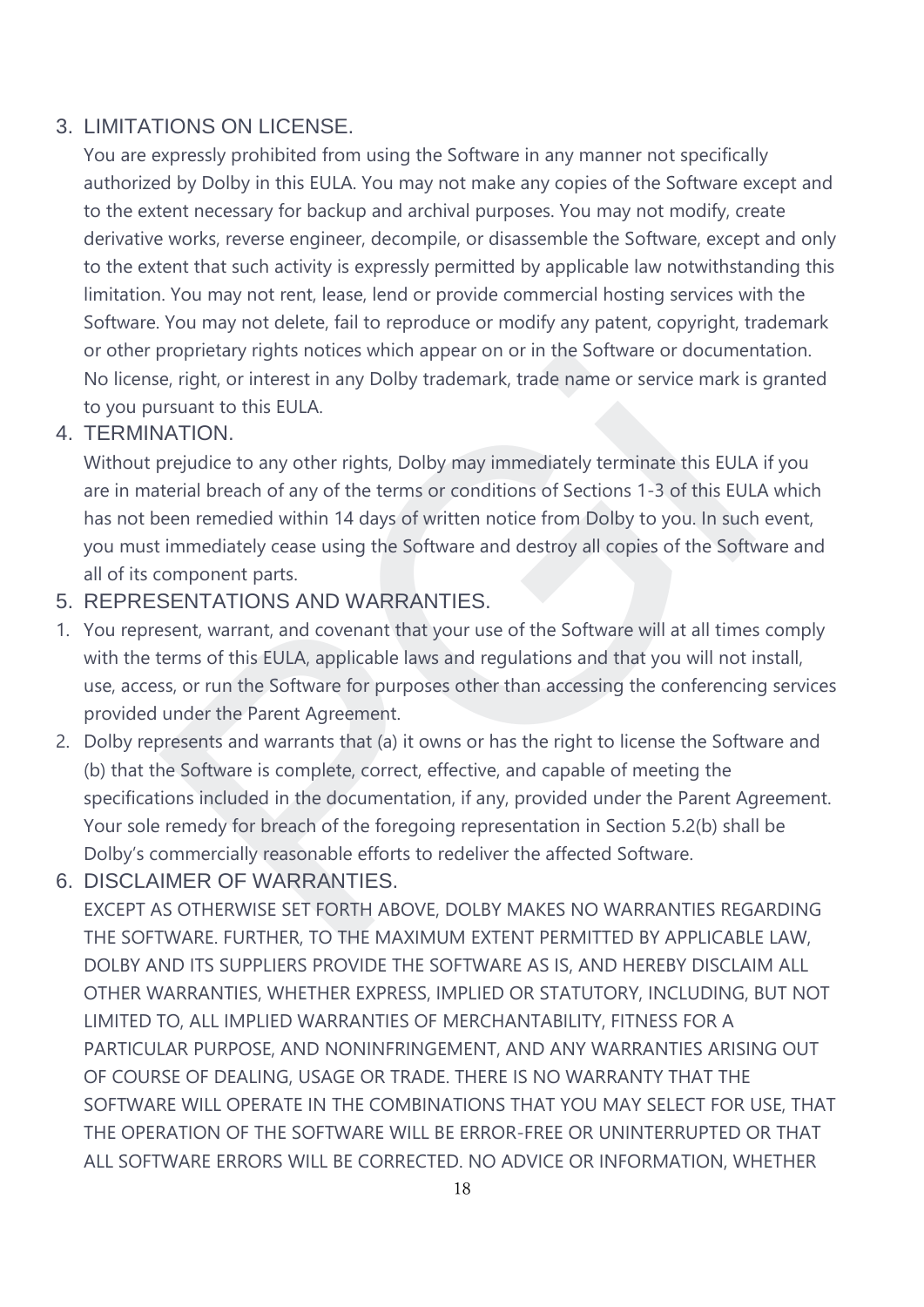ORAL OR WRITTEN, OBTAINED FROM DOLBY OR ELSEWHERE WILL CREATE ANY WARRANTY NOT EXPRESSLY STATED IN THIS AGREEMENT. THE ENTIRE RISK AS TO THE QUALITY, OR ARISING OUT OF THE USE OR PERFORMANCE OF THE SOFTWARE REMAINS WITH YOU.

## 7. EXCLUSION OF INCIDENTAL, CONSEQUENTIAL AND CERTAIN OTHER DAMAGES.

IN NO EVENT WILL DOLBY BE LIABLE TO YOU FOR ANY SPECIAL, INCIDENTAL, INDIRECT, PUNITIVE OR CONSEQUENTIAL DAMAGES (INCLUDING LOSS OF USE, DATA, BUSINESS OR PROFITS) OR FOR THE COST OF PROCURING SUBSTITUTE PRODUCTS OR SERVICES ARISING OUT OF OR IN CONNECTION WITH THIS AGREEMENT OR THE USE OR PERFORMANCE OF THE SOFTWARE, WHETHER SUCH LIABILITY ARISES FROM ANY CLAIM BASED UPON CONTRACT, WARRANTY, TORT (INCLUDING NEGLIGENCE), STRICT LIABILITY OR OTHERWISE, AND WHETHER OR NOT DOLBY HAS BEEN ADVISED OF THE POSSIBILITY OF SUCH LOSS OR DAMAGE. YOU AGREE THAT THESE LIMITATIONS WILL SURVIVE AND APPLY EVEN IF ANY LIMITED REMEDY SPECIFIED IN THIS AGREEMENT IS FOUND TO HAVE FAILED OF ITS ESSENTIAL PURPOSE.

8. LIMITATION OF LIABILITY AND REMEDIES.

NOTWITHSTANDING ANY DAMAGES THAT YOU MIGHT INCUR FOR ANY REASON WHATSOEVER (INCLUDING, WITHOUT LIMITATION, ALL DAMAGES REFERENCED HEREIN AND ALL DIRECT OR GENERAL DAMAGES IN CONTRACT OR ANYTHING ELSE), THE ENTIRE LIABILITY OF DOLBY AND ANY OF ITS SUPPLIERS UNDER ANY PROVISION OF THIS EULA AND YOUR EXCLUSIVE REMEDY HEREUNDER (OTHER THAN THE LIMITED REMEDY DESCRIBED IN SECTION 5.2 ABOVE) SHALL BE LIMITED TO THE AMOUNT OF USD\$10.00 (TEN US DOLLARS). THE FOREGOING LIMITATIONS, EXCLUSIONS AND DISCLAIMERS (INCLUDING SECTIONS 6 AND 7 AND THIS SECTION 8) SHALL APPLY TO THE MAXIMUM EXTENT PERMITTED BY APPLICABLE LAW, EVEN IF ANY REMEDY SPECIFIED IN THIS AGREEMENT IS FOUND TO HAVE FAILED OF ITS ESSENTIAL PURPOSE. OR FOR IN CONNECTION WITH THIS AGREEMENT OR THE USE OR INCOLUSE OF THE COST OF PROCURING SUBSITIOTE PRODUCTS OR SERVICE<br>AIANCE OF THE SOFTWARE, WHETHER SUCH LIABILITY ARISES FROM ANY<br>PON CONTRACT, WARRANTY, TORT (INCLUDING

### 9. GOVERNING LAW:

The validity, interpretation and performance of this Agreement shall be governed by and construed in accordance with the laws of Japan, without respect to conflict of laws provisions, and you agree to submit to the jurisdiction of the Tokyo District court.

# Services & Pricing Schedule Billing Footnotes, Charges &

## Fees: